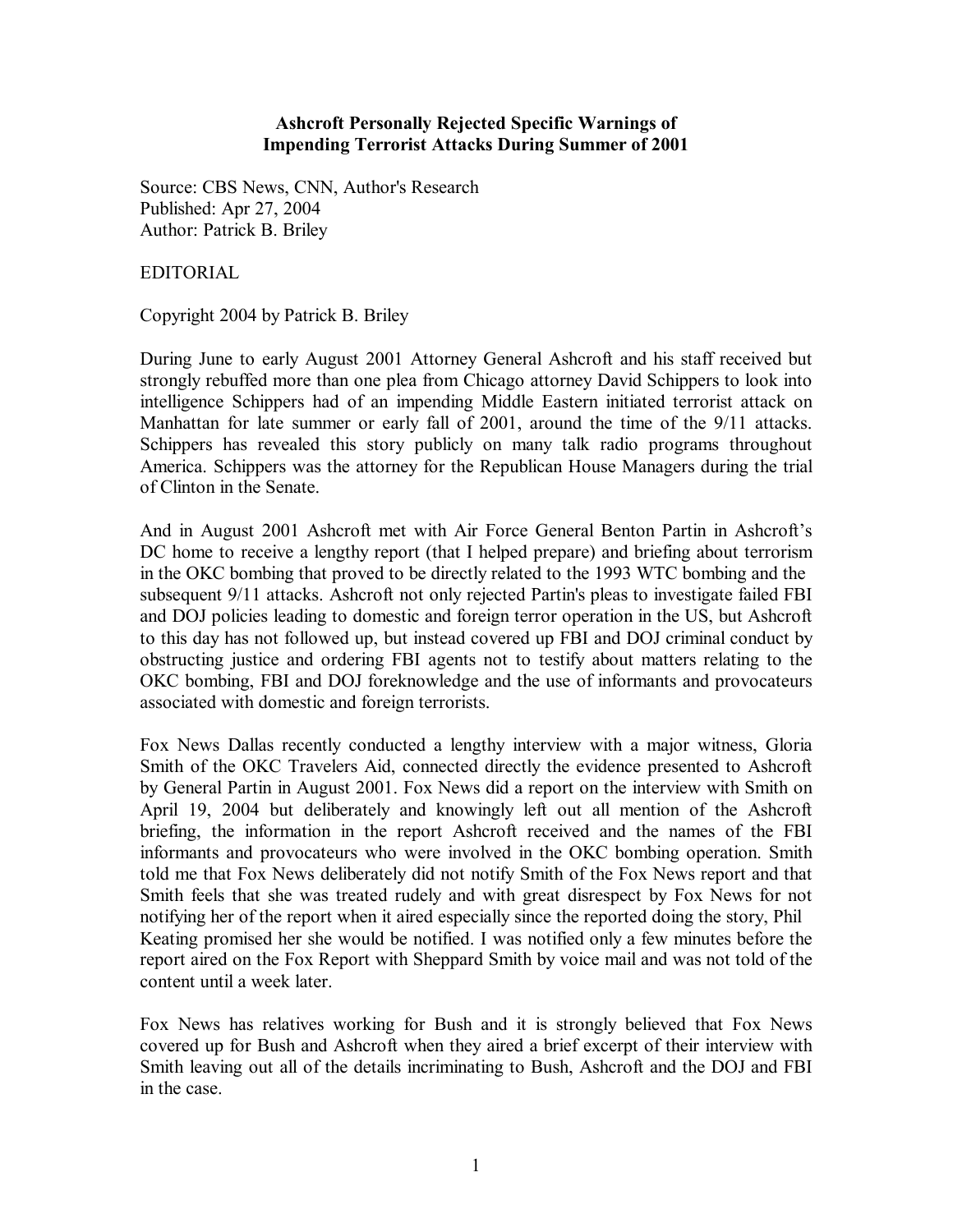I specifically asked the Dallas Bureau chief for Fox about these matters today and I asked it Fox ever planned to reveal the letters from Smith to Ashcroft and any information about the FBI informants with McVeigh's car at Travelers Aid. The Fox News Dallas bureau chief answer was "of course not." I was stunned and told the chief that we were very disappointed and thought that Fox should air all the important parts of the interview for the good and safety of the country.

This coverup by Fox News was done even though previously the Dallas bureau chief had told me that Fox News had verified independently that the same suspects seen by Smith were seen with McVeigh in OKC before the OKC bombing. This episode demonstrates that Fox News is deliberately not reporting information that is important to national security in order to protect and hide the misconduct of political figures Fox News favors, Bush and Ashcroft.

On April 13, 2004 Attorney General Ashcroft testified before the 9/11 Commission.

The remainder of article reveals how prior testimony given to the 9-11 Commission prior to Ashcroft's appearance demonstrated not only the Bush administration's lack of interest in terrorism in the US prior to 9/11 but a strong and consistent pattern of Ashcroft's out right rejection of numerous other pleas and specific and detailed warnings (in addition to Schippers and Partin) concerning impending terrorist attacks in the US during the summer and fall of 2001.

These rejections were so strong by Ashcroft and the pleas so numerous, credible and highly placed that Ashcroft's actions cannot be explained by just gross negligence, which alone is grounds worthy of having Ashcroft fired and replaced immediately. Ashcroft had extreme forewarning about pending terror attacks in the US and yet Ashcroft deliberately did nothing adequate to even try to have something done about them. It appears that Ashcroft's failure to act was deliberate and not based on incompetence.

What follows is a presentation of information found in the following two articles:

Critiquing Ashcroft's 9/11 Show

<http://www.cbsnews.com/stories/2004/04/15/opinion/main612043.shtml>

Ashcroft denies taking little interest in terrorism <http://www.cnn.com/2004/ALLPOLITICS/04/13/911.commission/>

In one of its staff reports, the 9/11 Commission had already offered a harsh assessment of Ashcroft's performance before the attacks, portraying him as uninterested in terrorism issues and unresponsive to pleas from the FBI to beef up its counterterrorism efforts. And earlier that day former acting FBI director Thomas Pickard and former FBI counterterrorism chief Dale Watson — two of the main sources for the negative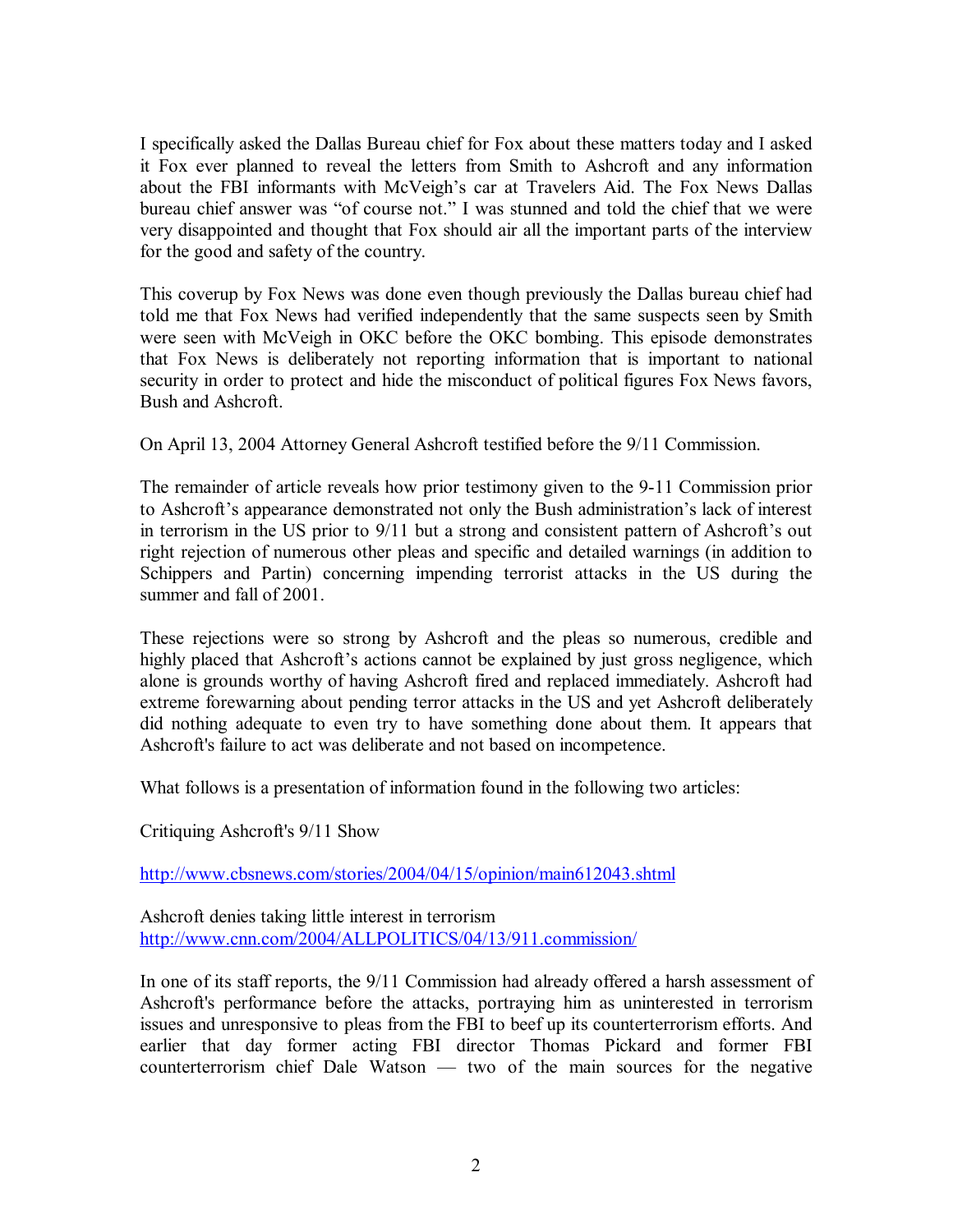information about Ashcroft contained in the staff report — had expanded on their criticism of the attorney general in public testimony before the commission.

By the time Ashcroft's turn arrived, some fairly serious charges about him were on the table. Why, one day after telling the Senate in May 2001, that combating terrorist attacks was his highest priority, did Ashcroft issue a memo outlining the Justice Department's strategic goals that didn't mention counterterrorism -- a memo that Watson testified almost made him fall out of his chair?

Former acting FBI Director Thomas Pickard said Ashcroft dismissed warnings of terrorist threats that summer and rejected appeals for additional counterterrorism funds. Pickard said "in late June and through July, he met with Attorney General Ashcroft once a week," the report says. "He told us that though he initially briefed the attorney general regarding these threats, after two such briefings the attorney general told him he did not want to hear this information anymore."

Pickard also said that though President Bush had been warned on August 6, 2001, in an intelligence memo that al Qaeda was "determined" to strike U.S. targets, neither Bush nor Ashcroft asked to meet with him between then and the attacks.

The commission also heard from J. Cofer Black, the former head of the CIA's counterterrorism center, who said that intelligence reports in the summer of 2001 indicated a "massive" terrorist strike was in the works.

"The attorney general on May 10 issued budget guidance for us, and I did not see that as a top item on the agenda," Pickard said.

The Justice Department proposal did not include an increase in counterterrorism funding over its pending proposal for fiscal year 2002, and Pickard said Ashcroft rejected his appeal for additional counterterrorism funds on Sept. 10 -- a day before the al Qaeda attacks.

In addition, FBI counterterrorism chief Dale Watson "told us that he almost fell out of his chair" when Ashcroft outlined his budget priorities in May 2001, because the list made no mention of counterterrorism, the commission reported earlier.

So why, in the summer of 2001, did Ashcroft reject a request from Pickard for an extra \$58 million to help the FBI combat al Qaeda? And why did Ashcroft, after being briefed twice by Pickard on terrorist threats that summer, tell the acting FBI director that he didn't want to hear about the matter anymore?

The Gorelick memo was a way for Ashcroft to turn the harsh spotlight on someone other than himself – which he needed to do since his responses to the criticisms leveled by Pickard and Watson were decidedly unpersuasive. Ashcroft initially said that the May 2001 memo that didn't list counterterrorism as one of DOJ's top priorities -- the memo that almost madeWatson fall out of his chair -- was based on a strategic plan issued by his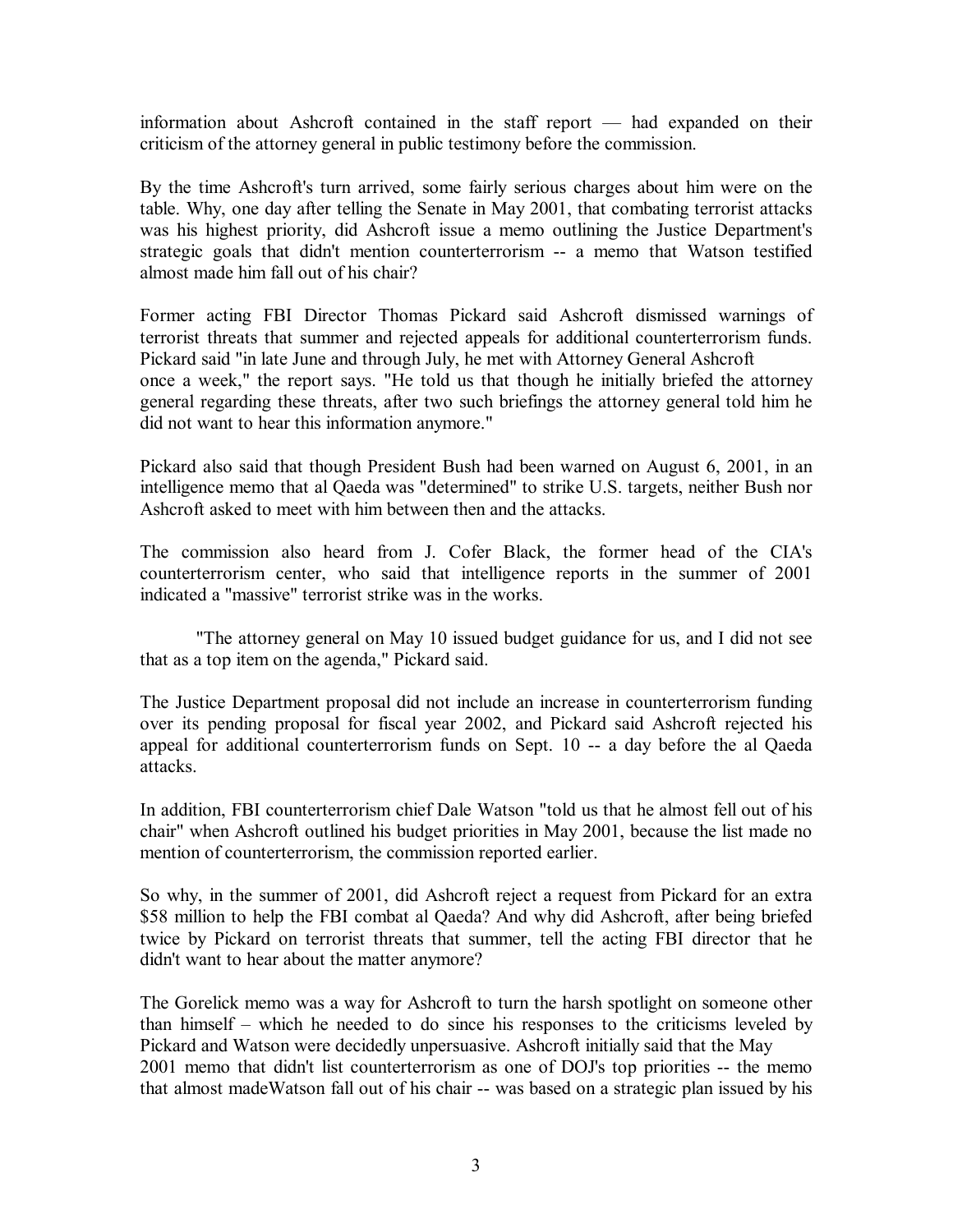predecessor, Janet Reno. But he also conceded that Reno's strategic plan did indeed include mentions of terrorism.

As for his rejection in the summer of 2001 of Pickard's request for \$58 billion more in counterterrorism money for the FBI, Ashcroft tried to fudge matters by noting that the FBI was working under a Clinton administration budget when the attacks occurred and that the first Bush budget for the FBI, which was for fiscal year 2002, substantially increased counterterrorism spending. But of course it did; that budget was crafted after the 9/11 attacks.

Finally, Ashcroft just denied that he ever told Pickard he didn't want any more briefings on terrorism issues. That left Ashcroft in a he-said/he-said dispute with a career FBI agent whose integrity -- unlike the attorney general's -- has never before been questioned.

Copyright 2004 by Patrick B. Briley

**\* \* \* \* \*** 

## **Counter Terrorism Antecedents for the 9/11 Attacks – Terrorism Cover-Up**

Source: Investigations of Author and Attorneys Apr 3, 2004

Author: Patrick B. Briley

Authors Note:

The report below has been formally transmitted to, received by and discussed with the 9- 11 Commission Staff with the full knowledge of House Speaker Dennis Hastert's office. Hastert's office has also received and discussed the report.

The report is accompanied to the 9/11 Commission with a copy of a Federal lawsuit OKC attorney Mike Johnston filed against Iraq in the DC court of Federal Magistrate Deborah Robinson in March 2003 The lawsuit contains evidence relevant to the participants and sponsors of 9/11 as well as the OKC bombing. Johnston is also an expert and prior litigant on Iraqi acquisition of WMDS technologies inside the US prior to the Gulf War.

This report is being posted on LP to make the public aware of the details of this evidence and information sent to and received by the 9-11 Commssion and Congressional leaders. The public has a right and a need to know this information regardless of the final outcome or actions of Congress, of the White House, of the 9-11 Commission, or any pending or subsequent legal proceedings.

REPORT TO THE 9/11 COMMISSION :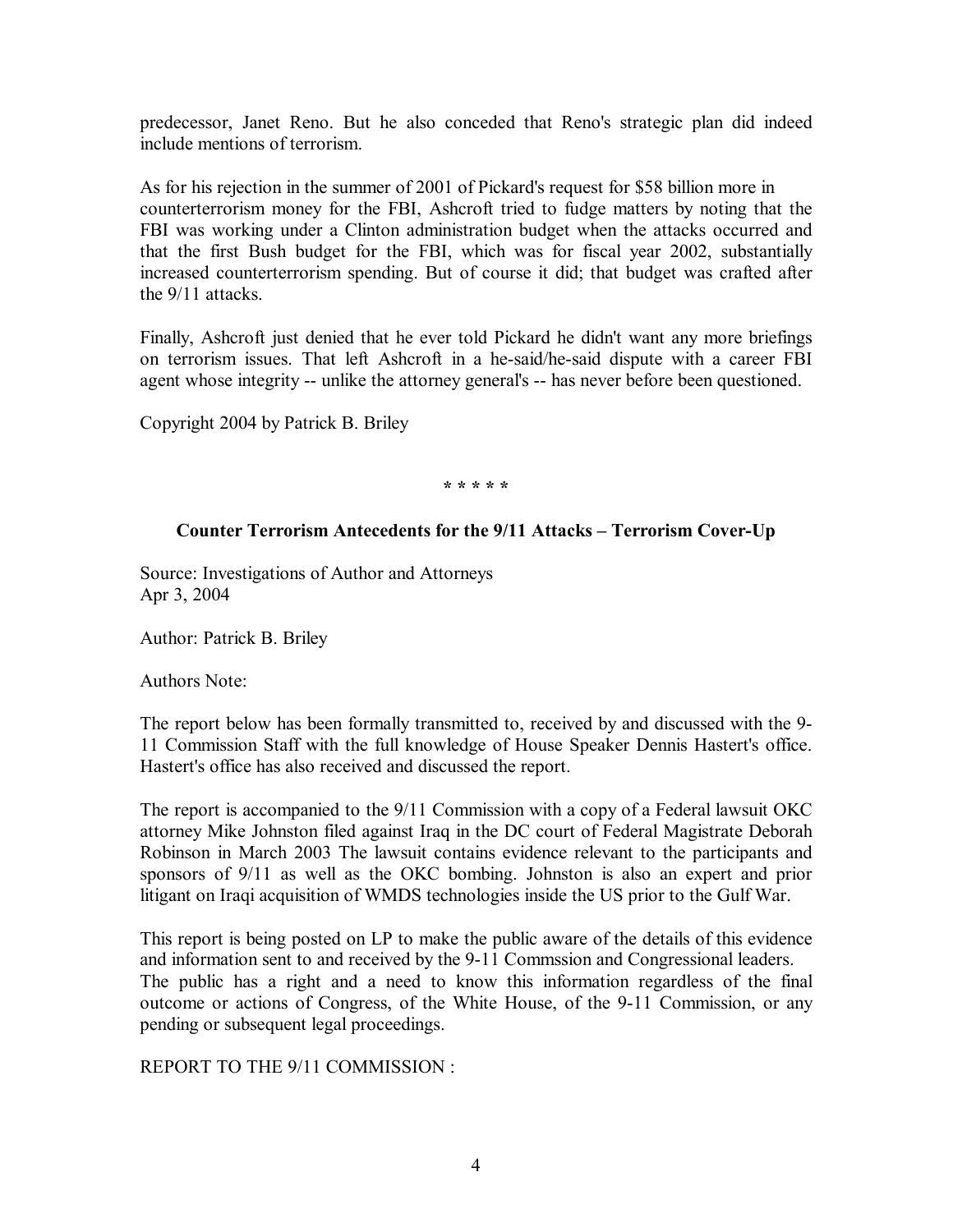"Intelligence and Counter Terrorism Antecedents for the 9/11 Attacks" With Addendum:

"Iraq and Chinese Support for Collaborating Terror Organizations; Small Footprint WMD Development and Proliferation by Iraq"

April 3, 2004

Copyright 2004 by Patrick B. Briley

This report asserts that the FBI and CIA learned the plans of and "monitored" the activities of known AlQaeda terrorists and 9/11 hijackers in the US with informants for more than 3 years prior to 9/11 without getting them off the streets.

A PBS Frontline documentary aired Thursday, October 16, 2003 and was entitled "Chasing the Sleeper Cell" and examined the extended, long term FBI surveillance of an AlQaeda terror cell at Lackawanna, New York after 9/11. In the documentary FBI official Dale Watson of the Joint FBI and CIA Counter terrorism Center (CTC) was interviewed at length:

Mr. Watson: "Once the C.I.A. gave Lackawanna the "most dangerous" label, however, administration officials asked, "Can you guarantee to me that these people won't do something?"

"And the answer," he said, "is we think we can.

The following is the section of the PBS interview with Watson that should cause the Commission enough concern that the Commission will want to further reevaluate existing FBI and CIA policies and activities that the remainder of this report describes and that were in effect years before 9/11:

"We are probably 99 percent sure that we can make sure that these guys don't do something — if they are planning to do something. And under the rules that we were playing under at the time, that's not acceptable. So a conscious decision was made, `Let's get `em out of here.' "

CTC Chief Watson said the bureau felt it could ensure that nothing would happen 'while it continued to watch the suspects, in the hope of being led to bigger prey."

FBI CTC official Dale Watson was exhibiting the same mentality that prevailed before 9/11 with the FBI tracking of terrorist hijackers for too long, that is, to "continue to watch the suspects, in the hope of being led to bigger prey " while mistakenly assuring the White House that with a 99 per cent probability nothing bad would happen even though the FBI intentionally left KNOWN terrorists on the streets. This same policy and mentality affected FBI and CIA handling of the known 9/11 hijackers before 9/11 as this report describes below.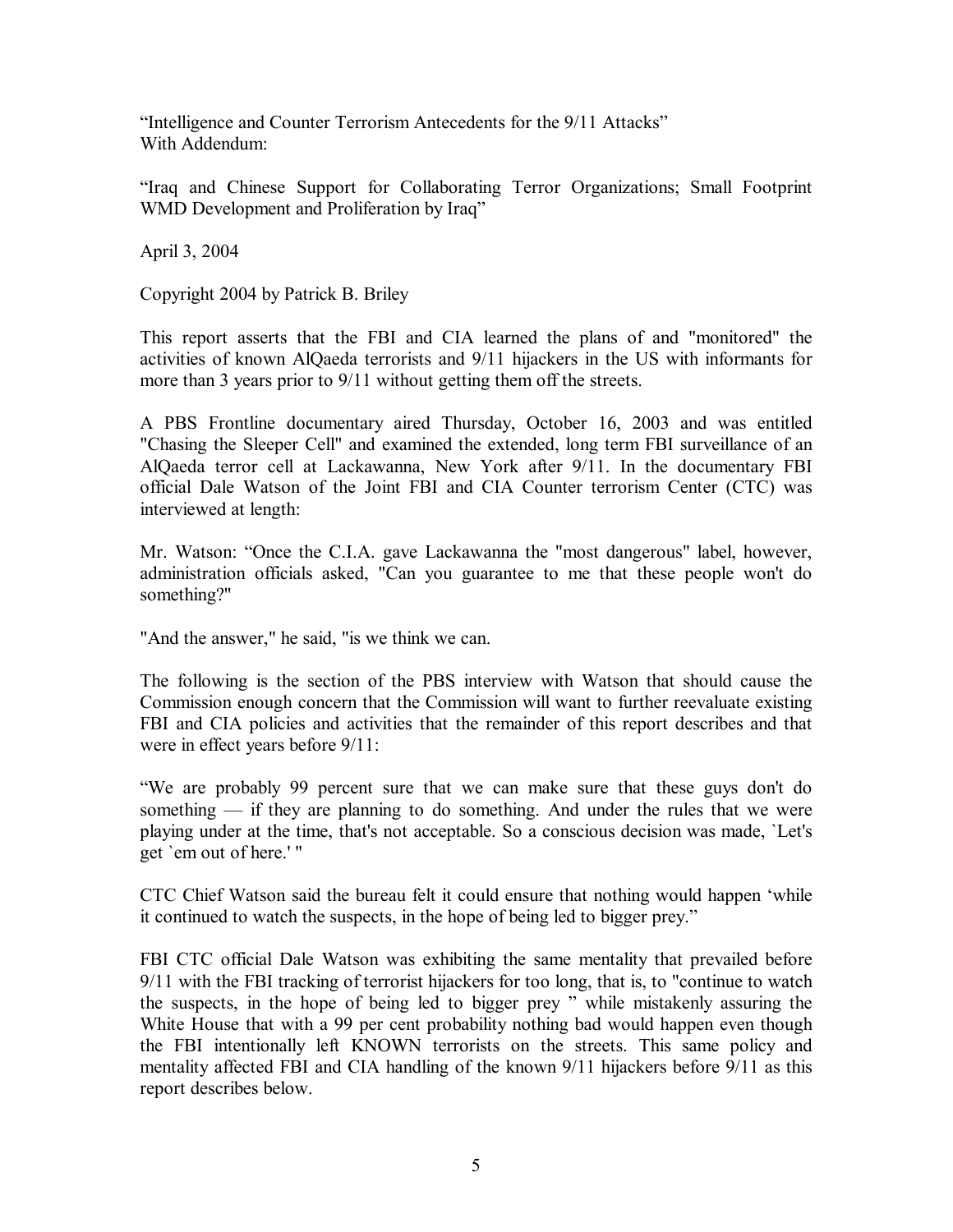Fortunately in the Lackawanna situation, administration officials and the CIA prevailed in convincing the FBI that it could not guarantee something could go wrong if the FBI continued to monitor the terror cell at Lackawanna so at least "they were taken off the streets."

But the Lackawanna cell is not the only AlQaeda cell the FBI was monitoring at the time and PRIOR TO 9/11. In the fall of 2001 the Washington Post and Bob Woodward reported that the FBI was monitoring at the same time but NOT moving against 5 KNOWN AlQaeda terror groups inside the US only ONE of which was the Lackawanna group.

These other 4 KNOWN cells still have not been taken off the streets to this day.

The Commission should consider that there likely are not enough FBI agents on every street corner to watch all these terror groups at once like the FBI monitors the mob and still be sure that nothing will go wrong unless the FBI gets the terrorists off the street with existing laws including the new Patriot Act tools as soon as the FBI and CIA know they are terrorists.

The situation is even more difficult for the FBI and CIA because of the influx of unscreened illegal aliens into the US and the recent FBI admission there are Al Qaeda sleeper cells inside at least 40 different states at this time who may have access to small footprint WMDS.

What should further concern the Commission is that apparently the FBI has convinced the administration to go back to the old way of operating PRIOR TO 9/11 to continue to monitor for years members of six known large AlQaeda cells inside the US without taking them off the streets. I refer the Commission to the following quote in the NY Times article by DON VAN NATTA Jr. from Aug 23, 2003, "Six Groups Said to Be Monitored in U.S. for Possible Qaeda Links":

"American officials have limited their actions so far to intensive surveillance of the suspects, who they say are spread across 40 states, in order to gather more information about their plans and organization, the officials said. The decision to continue the surveillance, rather than to detain some suspects, reflects a strategic shift by United States government investigators. They said they had concluded that at this stage it was more valuable to try to learn more about the groups' activities and possible plans through extended observation."

What the New York Times article fails to recognize is that "the strategic shift" in policy it refers to really only occurred with the Lackawanna cell and pre 9/11 surveillance policies of tracking known terrorists for years without out getting all of them off the streets remain unchanged.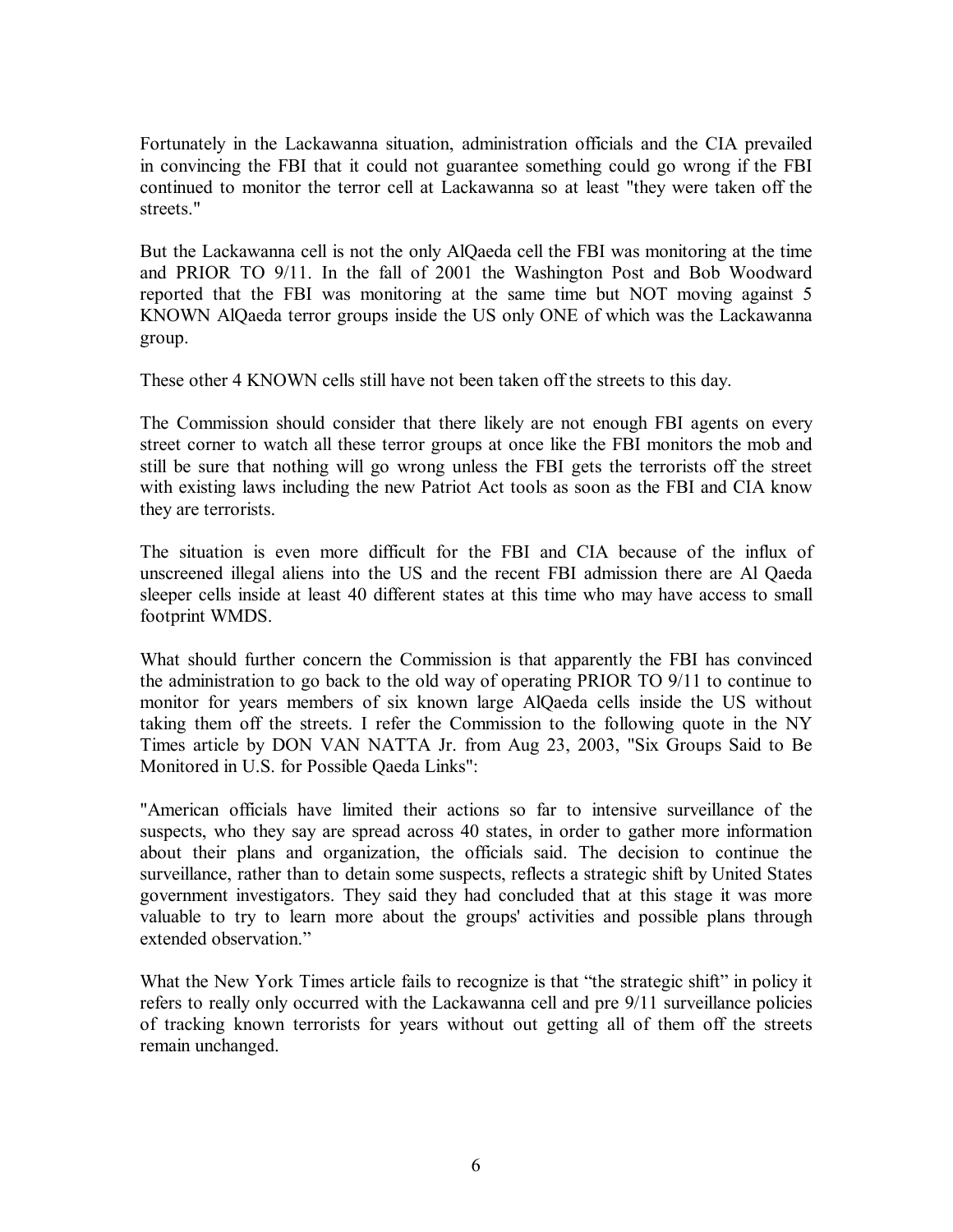The Commission should evaluate whether or not "extended observation" was and still is too long (more than a few weeks) when the FBI and CIA say they lost track of too many of KNOWN AlQaeda hijacker terrorists PRIOR to 9/11. As shown in the addendum to this report, before and after 9/11, terrorists of different organizations were and still are collaborating inside and outside the US and may succeed in setting up more cells, recruiting more terrorists, receiving small footprint WMDS and carrying out more attacks in the US.

There are FBI agents such as Robert Wright of Chicago and XXXXXX have publicly stated their opinions that laws existing prior to 9/11 gave the FBI the tools to take these terrorists off the streets back then if FBI supervisors and officials had permitted it. The new Patriot Act makes it even more certain that the FBI has the tools so that terrorists can and should be taken off the streets. Those monitored without arrest, detention or deportation prior to 9/11 include but are not limited to Ali Mohammed and 9/11 hijackers Atta, Jarrah, Hanjour, AlShehhi, AlHazmi and AlMihdhar, along with Moussaoui in San Diego, Phoenix and at the Norman, Oklahoma Airman flight school.

The following is some detailed evidence and proof of FBI, CIA and White House policy , surveillance activities and conduct that permitted known terrorists to operate inside the US for years prior to 9/11, the OKC bombing and the 1993 WTC bombing when some of these same terrorists were actively involved in two and in some cases all three of these attacks and bombings. This failed policy needs reevaluation and correction so that attempts to stop future terror attacks inside the US will be more successful:

1. The FBI and CIA station chief in the Philippines learned the details of plans for the OKC bombing and plans to train hijacker pilots for a 9/11 style attack on the WTC, other US skyscrapers and DC Federal buildings (not Project Bokinka) in January and February 1995.

The CIA and FBI learned this information from CIA surveillance of an Abu Sayeff terrorist cell meetings involving Iraqi operative Khalid Mohammed, his nephew Ramzi Yousef, Abdul Murad, Wali Khan, Philippino Edwin Angeles, Americans John Lebney, and Terry Nichols, and 5 Iraqi agents including a bomb expert.

The CIA and FBI also learned of this information in debriefings from undercover Philippine Intelligence agent Edwin Angeles who was in the meetings. John Lebney was engaged in Chinese appliance sales and was known to the CIA. Further information was learned by FBI interrogation of fellow cell members (arrested) Abdul Murad and Wally Khan.

Khalid Mohammed made these plans for the 9/11 style attack with FBI and CIA knowledge in 1995 a full year before Khalid went to Bin Laden and AlQaeda in 1996 to finalize and gain support for his plans.

Khalid Mohammed has told US interrogators that he indeed planned the 9/11 mission in the Philippines in 1995. Philippine authorities have told CNN that the Philippine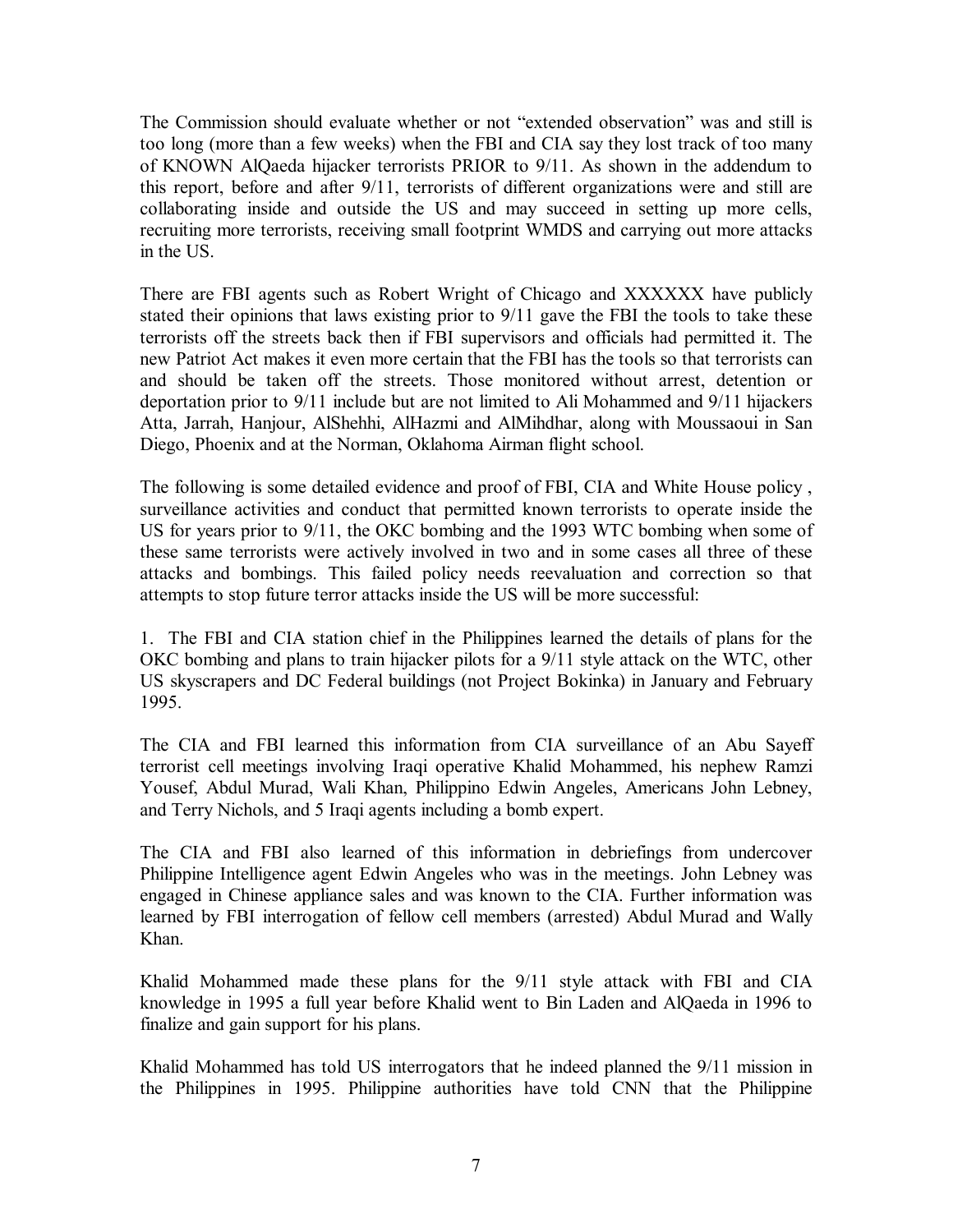government told the FBI and CIA of the plot in 1995. The FBI legal attaché blocked the Pentagon terror advisor, Jesse Clear, from getting details of 1995 Abu Sayeff meetings with Terry Nichols out of the Philippines starting in 1996. This is according to what Jesse Clear personally told me in late 1996.

In the Philippines in late January 1995 the FBI and CIA also obtained access to Ramzi Yousef's computer hard drive in. The computer hard drive contained a letter from Khalid Mohammed to a Mr. Siddiqy urging greater help from Mr Siddiqy. News reports stated that one or more Siddiqys were suspects involved in the 1993 WTC bombing AND the 1995 OKC bombing. Anis and Assad Siddiqy and Mohammed Chafti from Brooklyn New York were arrested immediately after the OKC bombing and then the FBI had them released the same day.

The FBI claims they lost track of their arrest and the FBI 302 reports of their arrest until they were discovered in the Dallas FBI SAC office of Danny Defenbaugh in January 2001. FBI agent Odom from Denver twice actively tried to intimidate the witness Debbie Burdick to keep silent about her eyewitness account that she had seen the Siddiqy's and Chafti with McVeigh in OKC near the bombing scene.

The Commission needs to know that Mohammed Chafti, and Anis and Assad Siddiqy from Brooklyn New York were suspects in the 1993 WTC bombing AND were involved in the OKC bombing with McVeigh. On the day of the OKC bombing FBI agent Floyd Zimms admitted to OKC police officers that Zimms deliberately gave out false information concerning the vehicle driven by the men. Zimms deliberately and falsely identified their getaway car as an old green Oldsmobile Cutless, one Zimms used to drive, but not the vehicle the men were driving on the day of the bombing when they fled to Dallas and were later released. The vehicle two of the men were driving was a rental car from Dallas, the men had switched the plates on their rental car, they were detained initially by the Oklahoma Highway Patrol and later arrested in Dallas. One of the other men was arrested in OKC at a motel. The FBI intervened in Dallas and OKC and had the men later released for reasons unknown.

The CIA and Tenet should have known that Saddam Hussein and Iraq made direct payments to 911 hijacker Mohammed Atta and mastermind Khalid Mohammed via the Muslim and Syrian brotherhood starting over ten years before 9/11 and while they were working with Iraqi agents.

The CIA and Tenet should have known that Iraq used Abu Nidal to trained Ramzi Youseff, Khalid Moahmmed and the 9/11 hijackers Mohammed Atta and Ziah Jarrah, who were the roommates of fellow hijacker AlShehhi in Hamburg.

The CIA and Tenet should have known that Ramzi Yousef traveled with Iraqi Dr. Ishan Barbouti in the US and in England during the 1980s to acquire WMDS for Iraq including from US companies. This is also further described in the addendum below.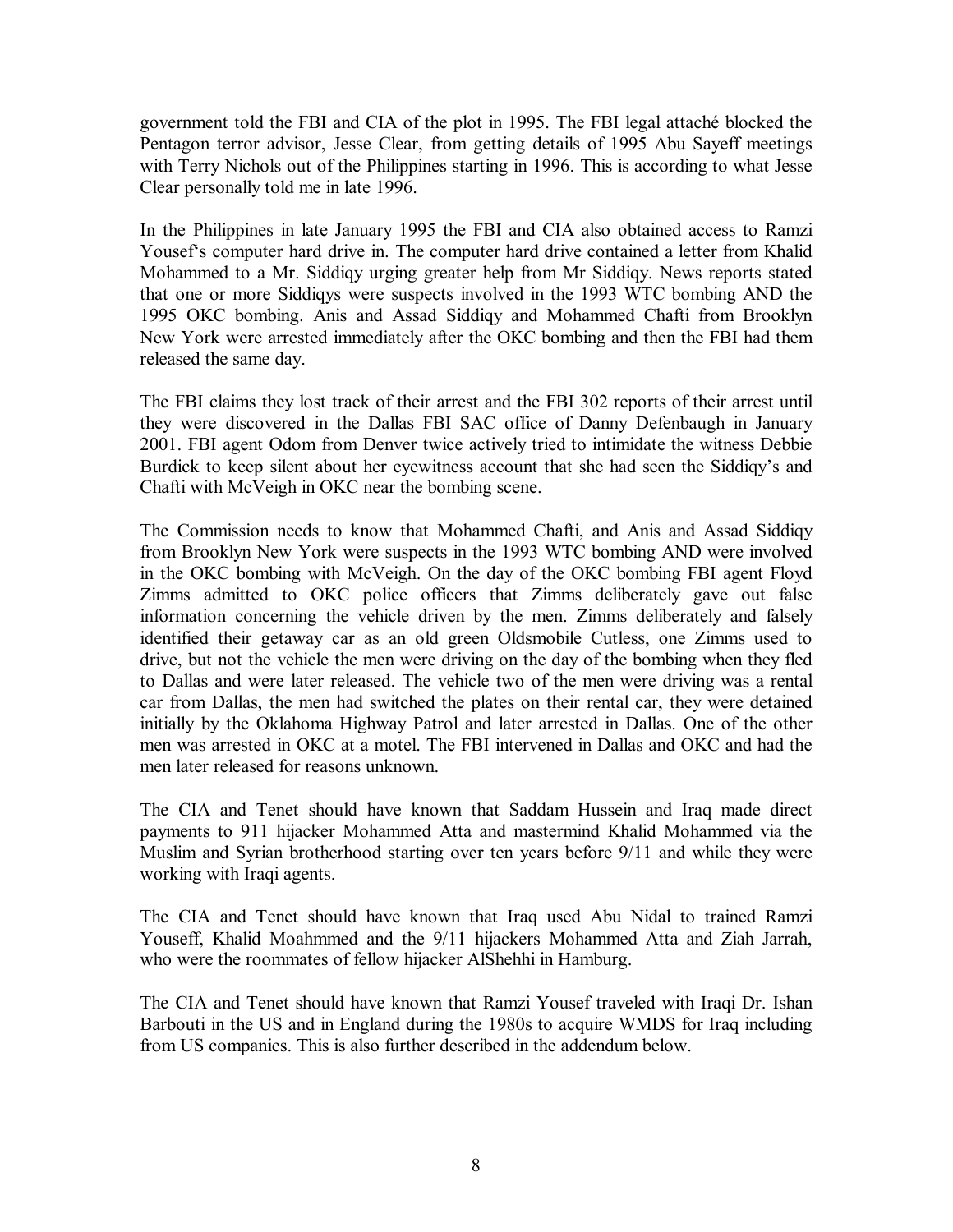Khalid Mohammed worked with an American citizen who was also an FBI informant, Melvin Lattimore, and they both helped carry out ALL THREE OF THESE ATTACKS, 1993 WTC, the OKC bombing and 9/11. This is explained in detail in item 7. and other items following below.

2. FBI agents visited the Norman flight school in 1999 after a visit by 9/11 hijacker Mohammed Atta, and told the owners that they were tracking Atta as a suspect in a terror plot involving airliners. Bin Laden's personal pilot had trained at the Norman flight school in 1996.The FBI was tracking hijacker pilots being trained in the US because the FBI and CIA had learned of the 9/11 plot by Khalid Mohammed starting in 1995 described in item 1 above. The FBI visited several flight schools in Phoenix and Norman tracking the training of the hijacker pilots well before 9/11. See items 3-8 below.

3. FBI agent Ken Williams used informants Adjai Collins in Phoenix to track hijacker Hani Hanjour for over three years. FBI agent Steven Butler used informant Abdussattar Shaikh in San Diego to track for at least two to three years the hijacker pilots Hani Hanjour, AlHazmi and AlMihdhar.

While living with Abdussattar Shaikh, hijackers AlHazmi and AlMihdhar had frequent visits from Mohammed Atta and Hani Hanjour. The FBI agent Steven Butler who was Shaikh's handler claims that he never had reason to suspect AlHazmi, AlMihdhar, Atta or his informant Abdussattar

Yet the FBI knew that Shaikh paid for computers for AlHazmi and AlMihdhar and that he paid for a rental car the FBI knows was driven by them between San Diego and Phoenix for their visits with hijacker Hani Hanjour in the fall of 2000.

AlHazmi and AlMihdhar lived with Hanjour in a San Diego apartment from February 2000 to September 2000 and had limousines pick them up for short rides in the middle of the night.

Then AlHazmi and AlMidhar moved to the house of long time FBI counter intelligence informant Abdussattar Shaikh in September 2000 where their rent was paid for by a Saudi Omar al-Bayoumi who worked for officials of the Saudi Arabian consulate in Los Angeles. Al-Bayoumi is believed by the FBI to be an intelligence officer. Al-Bayoumi put AlHazmi and AlMihdhar in contact with their new landlord and FBI informant Shaikh at the local mosque where Shaikh was a leader of the mosque.

According to an October 5, 2002 article in the New York Times the FBI refused to allow the San Diego FBI informant Abussattar Shaikh and his handler, FBI agent Steven Butler to testify before the Congressional hearings on 9/11 about their monitoring of 9/11 hijackers AlHazmi, Hani Hanjour and Al Hamdi:

"As for Butler, his criticism of FBI headquarters and the intelligence community, in general, led to a punitive transfer and he left the FBI in disgust."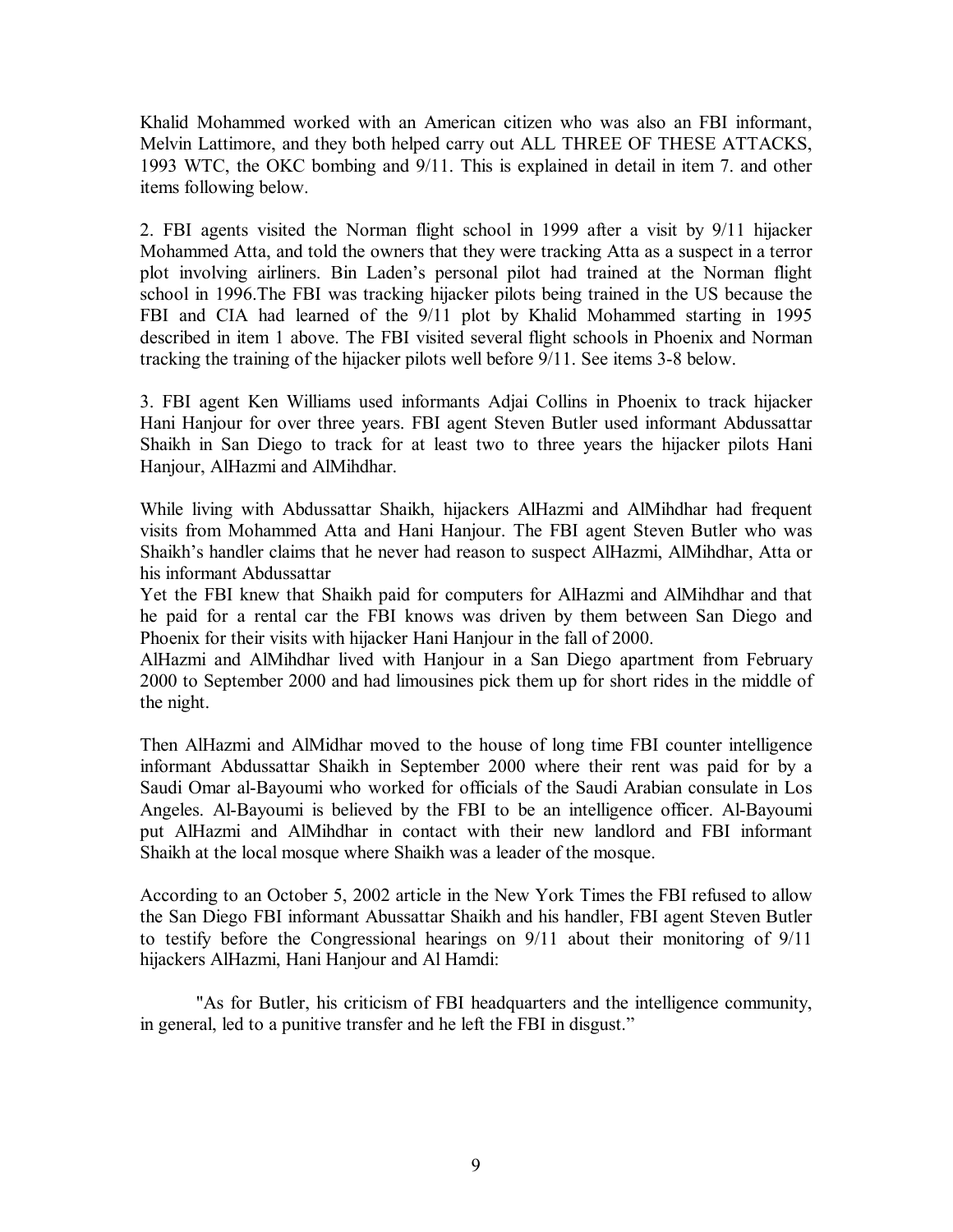What is important for the Commission to note is that the  $9/11$  Congressional report states the best chance the FBI had to unravel the 9/11 plot was by paying more attention to the FBI informant Abdussattar Shaikh who lived with AlHazmi and AlMihdhar.

4. FBI agent Ken Williams sent a memo to an FBI unit in the CTC directed by Dale Watson in the early summer of 2001. William's memo warned of AlQaeda plans to use hijacked airlines inside the US based on information Williams had learned about hijacker Hani Hanjour from informant Adjai Collins. One should wonder if Williams's memo was also based on information learned about Hani Hanjour co-hijackers Atta, AlMihdhar and AlHazmi from FBI agent Butler and FBI informant Abdussattar Shaikh. Williams's memo to an FBI CTC unit was ignored and Watson claimed he did not learn of the Williams memo in time

5. While the FBI CTC units ignored Williams, Williams persisted and contacted the CIA directly in the early summer of 2001 about his evidence and concerns pertaining to AlQaeda training pilots for attacks inside the US. Williams was reprimanded for going to the CIA.

The Commission should determine if the Williams memo and conversations with the CIA reached Cofer Black of the CIA part of CTC AND if William's information was included in the CIA report concerning AlQaeda attacks inside the US discussed by Dr. Rice at President Bush's Daily Brief on August 6, 2001. If this information was not provided in the CIA report and part of Dr. Rice's briefing on Aug 6, 2001, then the Commission should determine why it was not especially since then it should have been because the CIA knew about it in detail from Ken Williams in time to put it in the CIA report for Dr. Rice.

The Commission needs to be fully aware that according to Senate Intelligence Committee staff Director Eleanor Hill, the White House ordered the classifying and withholding from Congress all information the US knew about terror mastermind Khalid Mohammed and his 9/11 plot plans, the foreign [Saudi] sponsorship of the plans with money and help to 9/11 hijackers AlAhzmi and AlMihdhar and Hani Hanjour via Saudi Omar Al-Bayoumi and all antecedent information the President was told about the 9/11 plot before 9/11.

The 9/11 Congressional report leaves out the most important facts that the information from Ken Williams memo (that reached the CIA) was specific about Al Qaeda attacks INSIDE the US using hijacked airlines with the very hijacker pilots ATTA, HANJOUR, ALMIHDHAR and ALHAZMI that lived with and/or visited and were helped by the FBI informant Abdussattar Shaikh and with the help of the Saudi Omar Al-Bayomi.

The Commission should review and investigate why this information is not in the final 900-page 9/11 report issued by Congress and why the information was withheld from Congress even though part of it may have once been in the redacted 28 pages of the report.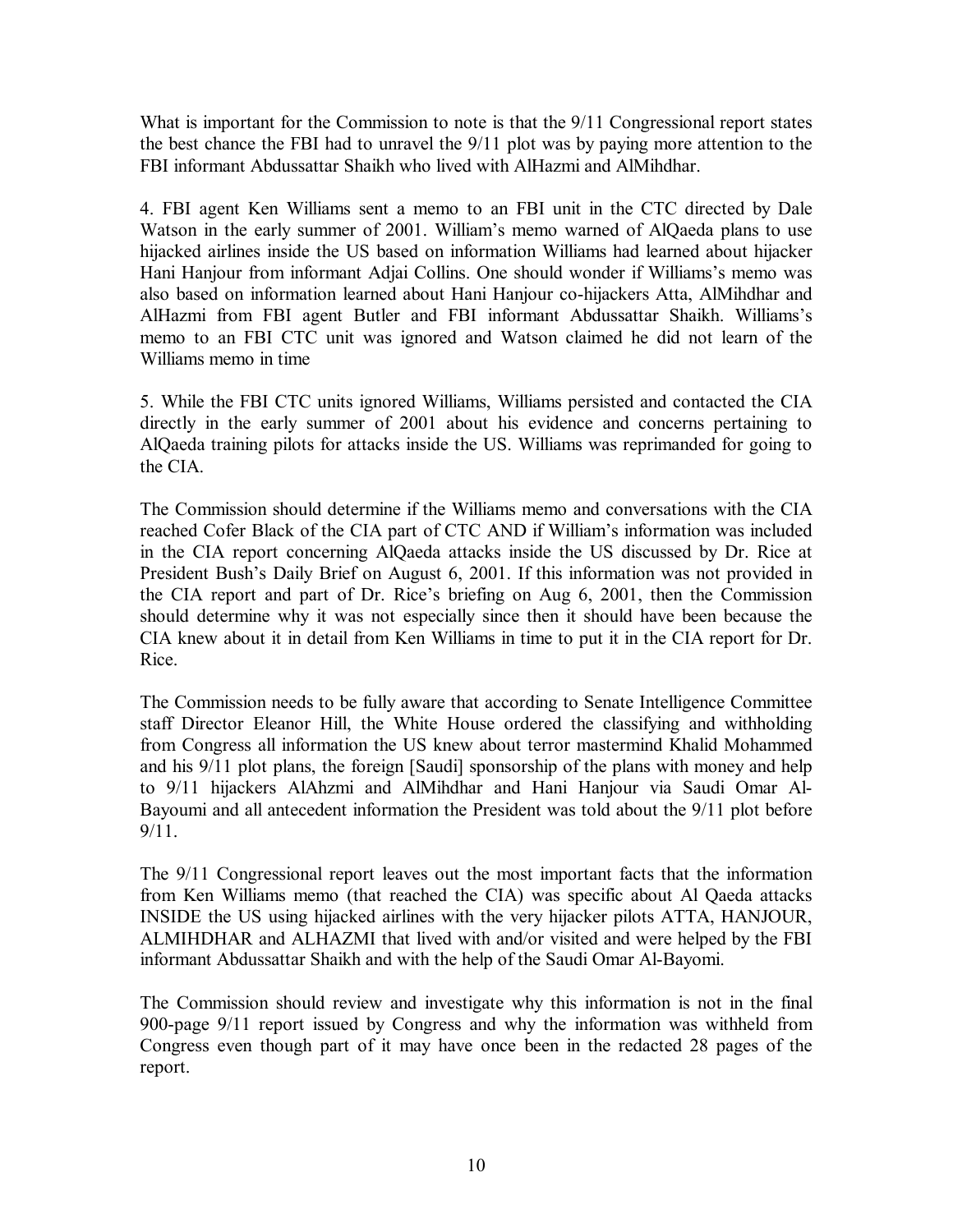I received a phone call from James Lewis, the staff director (who helped write and assemble the 900 page report) for the House Intelligence Committee over this story BEFORE the Congressional report on 9/11 came out. Lewis told me that I could provide him with information if I wanted to but he also advised me that I would be under investigation by law enforcement such as the FBI for anything I told him or provided him in writing.

Before the Congressional report came out I also had a phone discussion about this same information with James Hensler, the staff director for the Senate Intelligence Committee who also helped write the 9/11 Congressional report. The OKC attorney with whom I have closely worked for almost 9 years, Michael Johnston wrote Mr. Lewis and Mr Hensler providing some of this information before the 9/11 Congressional report came out. Mr. Johnston received no response and none of the information was included in the 9/11 Congressional report.

The discussion in items 1-5 above and in items 6-7 below provides a very strong basis to conclude that Congress was not fully informed and in fact blocked by White House actions and classifications over the 9/11 plot plans of Khalid Mohammed and what the FBI ,CIA , CTC and Bush and Clinton administrations knew or should have known from tracking the 9/11 hijacker pilots for several years before 9/11.

6. George Tenet has said publicly and recently that he and the CIA only got incomplete information - a first name and a phone number - two years before the 9/11 attacks, from German intelligence about a member of the Hamburg cell of Atta and Zarrah, namely 9/11 hijacker AlShehhi.

The Tenet public explanation about AlShehhi is inconsistent with published accounts that CIA agent David Edger monitored the Hamburg cell of Atta, AlShehhi and Zarrah for almost four years before the 911 attacks with an informant Dakalzani. The CIA and FBI also appear to not want it publicly learned that a member of the Hamburg cell, Ziah Jarrah, had his ticket purchased on the Pennsylvania 9/11 flight by an employee of Oklahoma University (OU) with the knowledge of the FBI at the time when CIA agent Edger was in Norman working with Tenet's mentor, David Boren, the former Chairman of the Senate Intelligence Committee and the Chancellor of OU. Ziah Jarrah's uncle supported Ziah while working for German intelligence and Abu Nidal.

7. In 1998-2000 the CIA learned from monitoring a Malaysian meeting with Hambali and other AlQaeda members that Zacahrias Moussaoui was AlQaeda. And Moussaoui was sent from Paris via the Hamburg cell by Khalid Mohammed to live with US citizen and FBI informant Melvin Lattimore while attending the Norman OK Airman flight school. Lattimore's credit card was used to buy bomb-making materials in the 1993 WTC bombing. Lattimore was with McVeigh's car and two other FBI informants in OKC at the time of the OKC bombing and was named to the FBI as part of the OKC bombing one day after the bombing. CIA operative Khalid Mohammed used Lattimore for roles in the 1993 WTC, the OKC and the 9/11 attacks.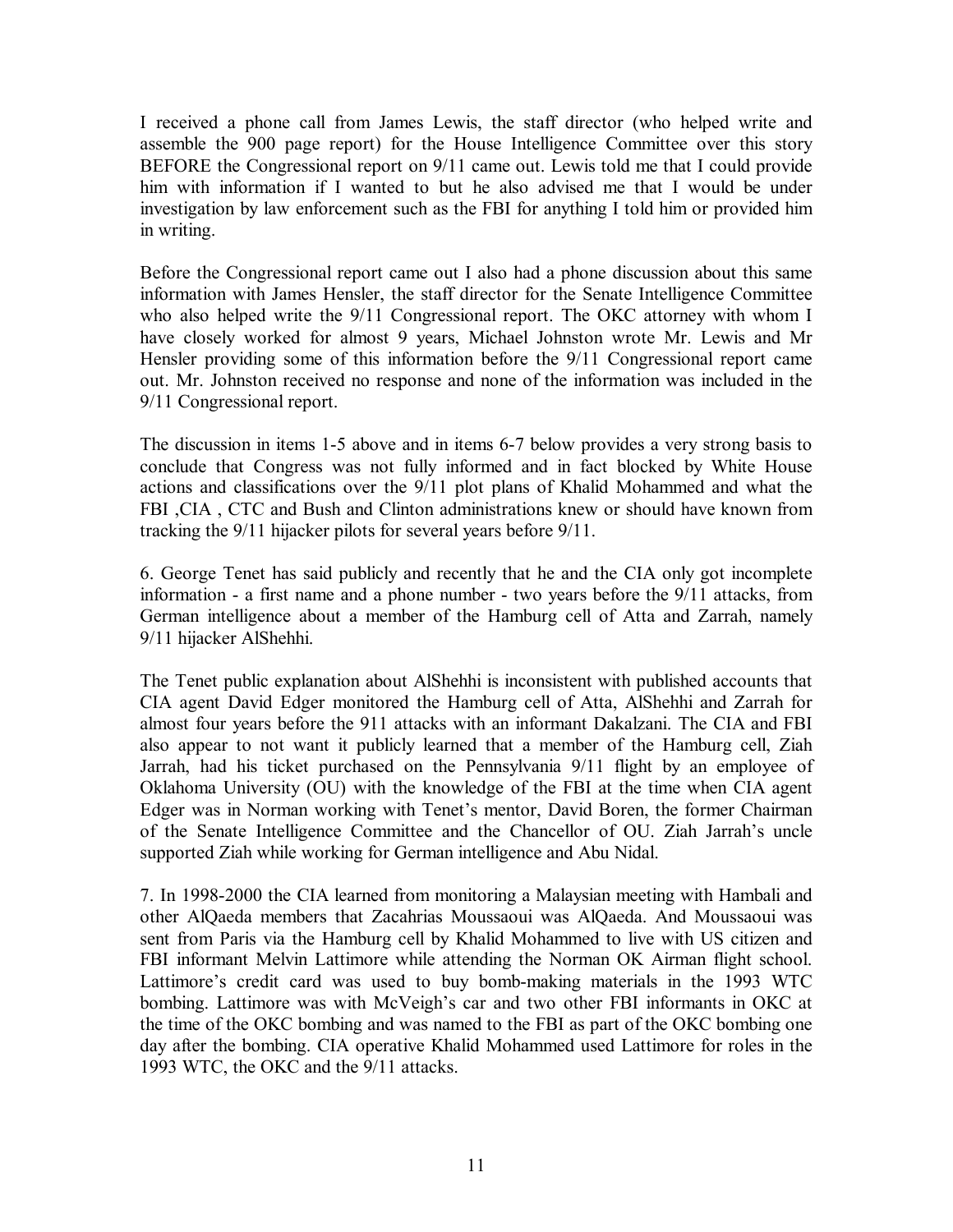The CIA's top man at the CTC, Cofer Black, was in a position to have known and to have told Tenet about the connections of Moussaoui with AlQaeda and his monitoring in OK by FBI informant Melvin Lattimore. Groups associated with the CTC blocked Minnesota FBI agents from searching Moussaoui's computer when the FBI (Dale Watson) and CIA (Black) CTC knew from 1998 –2000 that Moussauoi was AlQaeda and training for a terror mission with hijacked airliners.

8. OKC bombing witness Gloria Smith is the Director of the Travelers Aid that was down the street from the bombed Murrah Federal building in OKC. Smith and three of her coworkers saw three key suspects that were FBI informants with McVeigh's car at the Travelers Aid.

One of the suspects is the known terrorist and the long time FBI informant, Melvin Lattimore who is also a Black Muslim originally from St Louis.

Lattimore was Zacharias Moussaoui's roommate who Khalid Mohammed had sent via Paris and the Hamberg cell to live with Lattimore while Moussaoui attended the Norman OK flight school. Lattimore's credit card was used to buy bomb-making materials for the Khalid Mohammed planned and Ramzi Yousef executed 1993 WTC attack. Other informants named Lattimore to the FBI one day after the OKC bombing as a participant in the OKC bombing. Yet the FBI did nothing adequate about the FBI informant Melvin Lattimore.

Lattimore was Federally imprisoned in November 2001 for carrying a weapon in violation of a prior felony conviction of stockpiling explosives. Lattimore was to have been released in November 2003. Lattimore's attorney was Susan Otto, McVeigh original attorney, who once told attorney Stephen Jones that Jones' opinion of the US government would never be the same if Jones learned what the US government's role in the OKC bombing had been. Jones described the Otto statement in his book "Others Unknown".

Melvin Lattimore worked with Khalid Mohammed to help do the 1993 WTC, the OKC and the 9/11 attacks all while known to the FBI. Adanan Shukrijumah was sent to Oklahoma after 9/11with two other AlQaeda accomplices by Khalid Mohammed to conduct terrorist acts on the US. The men are pilots and are believed to be carrying small footprint WMDS. The FBI claims that they cannot find the men even though the FBI has confirmed that the men were inside the US twice in 2003.

Lattimore is now is out of prison and could harm Smith. The DOJ and FBI should get Lattimore off the street before he could harm Smith. Unless Lattimore is found and stopped, Lattimore can connect up again with a known AlQaeda terrorist Adan Shukrijumah at large inside the US and sent by Khalid Mohammed to attempt another terror attack inside the US.

Even as an FBI informant, Lattimore is should still be considered as a terrorist and the 911 Commission should understand that the FBI has proven three times that the FBI's awareness of Lattimore failed to stop the 1993 WTC, the OKC and the 9/11 attacks. A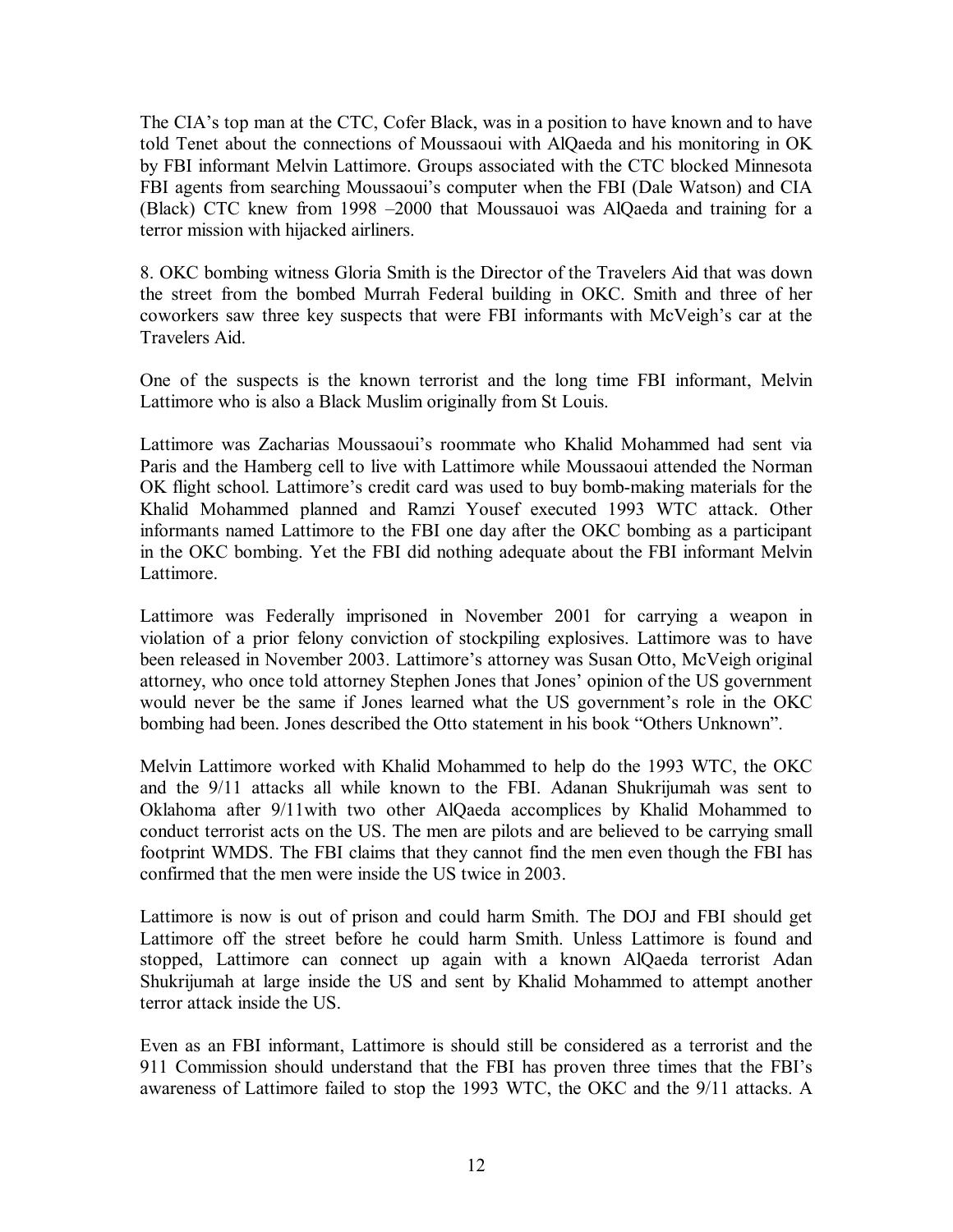fourth attempt by the FBI to monitor Lattimore to track AlQaeda and other terrorists like Adnan Shukrijumah could once again prove to be a fatal mistake.

The other two suspects and known FBI informants identified with Lattimore and McWeigh's car by Smith and her coworkers at the Travelers Aid in OKC were Peter Langan and James Rosencrans. See item 9 also.

Langan was taken out of prison by the FBI and Secret Service in 1994 to do undercover work on domestic and foreign terrorism inside the US. While working for the FBI he robbed banks in the MidWest, was photographed painting hand grenades at the FBI infiltrated compound, Elohim City, and was with Rosencrans and Lattimore at the Travelers aid with McVeigh's car just before the OKC bombing.

Rosencrans was a drug dealer and Fortier's next-door neighbor in Arizona. Rosencrans was allowed by the FBI to keep the proceeds from the pawning of guns that were stolen from gun dealer Roger Moore, the FBI and prosecutors had testified (perjury) were used to fund the OKC bombings. Rosencrans was the FBI's star witness against McVeigh at the Federal Grand Jury in OKC in June and July 1995. Yet Rosencrans had large amounts of ammonium nitrate like used to make the OKC bomb found dumped in his back yard right after the OKC bombing.

Smith has high quality photographs of Lattimore, Langan and Rosencrans that match her eyewitness descriptions extremely well. Smith spoke directly with Rosencrans at the Travelers Aid.

At least 6 different FBI agents interviewed and brow beat Smith and three coworkers over their eyewitness accounts over a six-month period. The agents took few notes, did no FBI 302 interview reports to be passed on to the courts and would not allow the witnesses to work with a famous FBI sketch artist in town. The FBI agents were particularly aggressive toward the witnesses about Lattimore and tried to make the witnesses change their stories about Lattimore.

A major news network and other witnesses have validated and independently confirmed Smith's account of Lattimore and other men with McVeigh and McVeigh's car in OKC before the OKC bombing. Other witnesses and the news network also place Lattimore with McVeigh and other terrorists at an OKC motel before the OKC bombing and also a few months before the 9/11 attacks.

The Smith story is an indictment of officials in the Clinton and Bush administrations. AG John Ashcroft and IG Glen Fine of the DOJ personally received and acknowledged receipt of letters from Gloria Smith in the summer of 2001 about suspects seen by her at the Travelers Aid with McVeigh's car and about the criminal malfeasance of FBI agents toward her, her coworkers and the US criminal justice system. But Ashcroft, Fine and the FBI never followed up.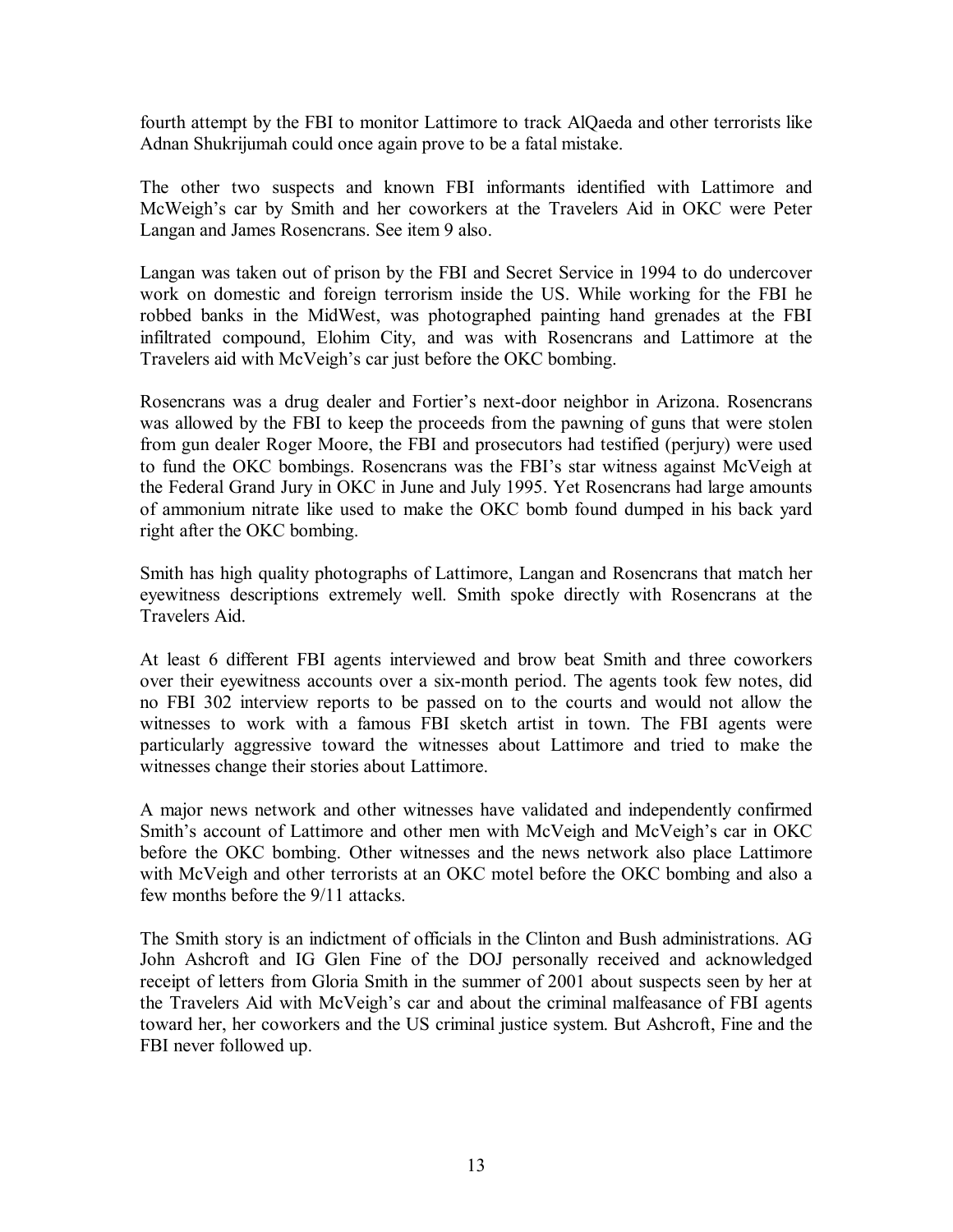The FBI misconduct and behavior toward Smith and her coworkers and the FBI deliberate mishandling of their eyewitness accounts may have been an officially ordered cover-up by Clinton officials high up in the FBI or White House particularly because these FBI agents conduct was unlike that of other FBI agents Smith has worked with for years and known of them to be very efficient and professional note takers and FBI 302 report writers and willing to have sketch artists work with witnesses over serious crimes like the OKC bombing. While the initial FBI deliberate inaction was during the Clinton administration, the deliberate inaction continued within the FBI under Bush and especially by IG Glen Fine and AG Ashcroft of the DOJ.

In a recently taped interview with Fox News Dallas, Smith told Fox that she felt that if Ashcroft and Fine had acted on her information and followed up on Lattimore, the 9/11 attacks would have been less likely.

9. There is evidence to the effect that Khalid Mohammed was in OKC in March and April 1995 to help in the OKC bombing the planning of which Khalid appears to have assisted Terry Nichols with in the Philippines in January 1995. CIA official Robert Baer told OKC attorney Mike Johnston that the time line of Khalid's activities supported Khalid being in OKC at that time.

Further, there are witnesses associated with a Hamas and Palestinian operative who describe seeing and talking to Khalid in OKC at that time. And there are witnesses that sketched two ME looking men, including a man looking strikingly similar to Khalid (same height, build and beard), casing the Murrah building a few days before the OKC bombing. The sketches were shown to the FBI right after the bombing but were deliberately ignored by FBI agents. There are also sources close to former CIA director Admiral Woolsey that also assert Khalid Mohammed was in OKC during March and possibly April 1995.

Robert Baer also complained to Bill Gertz of the Wahsington Times in a published interview in 2002 that Baer was ignored and rebuffed for over a year by the Bush administration to try and track down Kahlid Mohammed. Baer then worked with WSJ reporter Danny Pearle to find Khalid. Unfortunately, Khalid beheaded Pearle as a result. But the incident finally motivated the Bush administration to then try harder to capture Khalid. Khalid was captured in March 2003.

10. This item should be known by the CIA and Tenet and should also be investigated by the 9/11 Commission:

Federal court testimony revealed that gun dealer Roger Moore was an FBI and CIA operative at the time he knew McVeigh and encouraged him for almost two years to attack Federal buildings and do the OKC bombing to "combat the "new world order" according to Moore's letters to McVeigh. Moore had a CIA based contract to build nitromethane (believed used with ammonium nitrate and fuel oil in the OKC bombing and sought out by McVeigh and Fortier in OKC) powered drug interdiction boats in Florida with HW Bush close associate Aranow, involved in Iran Contra. Moore also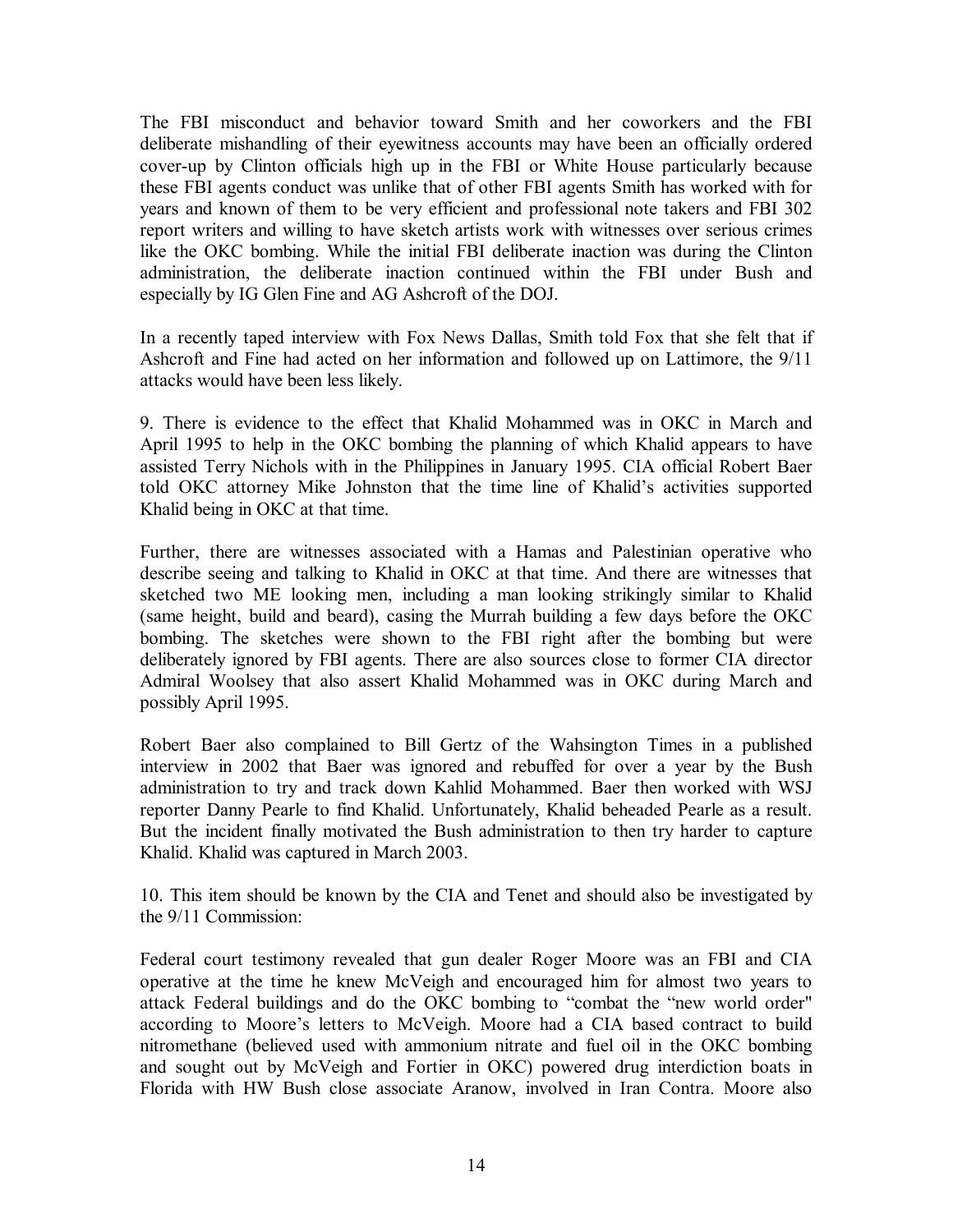introduced McVeigh to an explosives chemist, Steve Coburn in Arizona before the OKC bombing.

Moore is the man who testified at the Nichols Federal trial and recanted his testimony in a published letter a few months later. Nothing was ever done to Moore about his false testimony. The US prosecutors had claimed that guns were stolen from Moore to help pay for the OKC bombing. The problem with that false reason is that at least one of the guns they claimed were stolen was not stolen at all but in fact belonged to Terry Nichols. Moore's alias with McVeigh, Robert Miller, was used by FBI informant Peter Langan (see item 7.) on a phony drivers license found with Langan's belongings.

Langan's father was a high level official at the CIA. Langan was taken out of Federal prison in 1994 by the FBI and Secret Service to do undercover work on domestic and foreign intelligence. Langan was filmed by BATF informant Carol Howe at the FBI and CIA infiltrated Elohim City compound in OK where CIA, FBI and German intelligence informant Andreas Strassmeyer also worked. Strassmeyer worked with Colonel Petroskie connected to the CIA and was protected by the US State Department and FBI during undercover operations (1989-1995) at the Elohim compound in Oklahoma including Strassmeyer contacts with Tim McVeigh.

The other problem is that the FBI permitted FBI and DEA informant James Rosencrans (Fortier's neighbor) to sell guns stolen from Moore and keep the proceeds for himself allegedly because McVeigh and Fortier owed Rosencrans money for drug deals. Rosencrans testified against McVeigh twice at the Federal grand jury in OKC in 1995 even though he brandished guns at FBI agents and even though large amounts of ammonium nitrate (like used in the OKC bomb) were found dumped in his back yard.

11. The CIA and Tenet should know that Iraqi Heidar Barbouti of Houston (son of Dr Ishan Barbouti described in item1) may have assisted the Iraqi Al Hussain Hussaini after the OKC bombing even though Hussaini was seen by many reliable witnesses with McVeigh before and at the time of the OKC bombing. Hussaini was brought to the US under the direction of former CIA director Admiral Woolsey and President HW Bush along with other Iraqis after the Gulf War.

Hussaini was permitted to roam free by the FBI for years and was a baggage handler at Bostons' Logan airport used by the 9/11 hijacker around the time of the 9/11 attacks. For more on Hussaini please see item 18.

The CIA and Tenet should know that Heidar Barbouti, bought the luggage that carried the bomb that blew up the Lockerbie flight with direct Iraqi help.

12. The CIA and Tenet should know that the acting CIA director at the time of the OKC bombing, Admiral William Studdeman (see addendum) publicly stated in published accounts that the OKC bombing was an act of International terrorism shortly after the OKC bombing while making a speech in Chicago.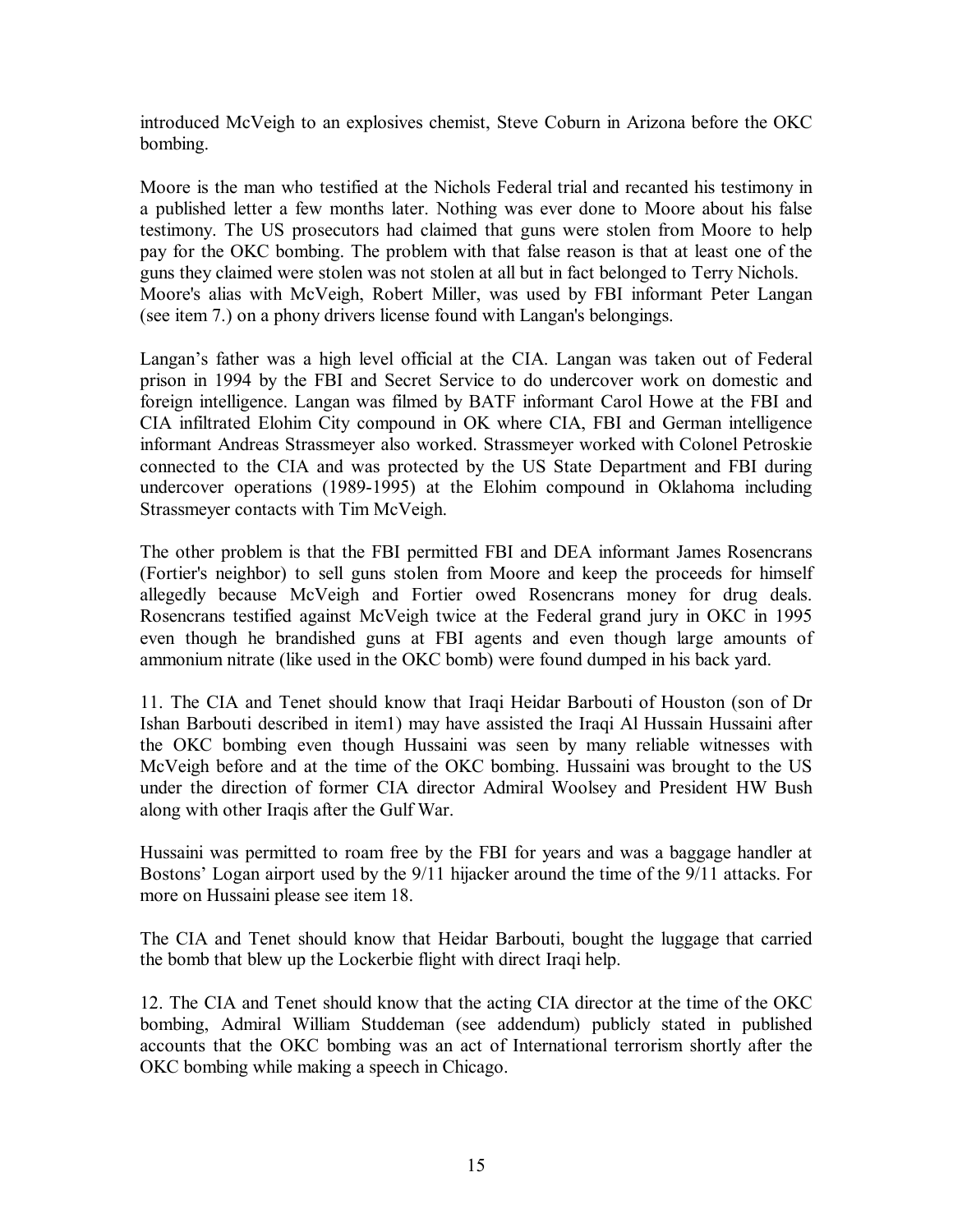13. The CIA, FBI (Freeh) and Tenet know that OKC bombing provocateur Andreas Strassmeyer knew and encouraged McVeigh while Strassmeyer was an FBI asset and a CIA asset (with Colonel Petroskie) in the US from 1989 until 1995 and, like 9/11 hijacker Ziad Jarrah, was involved directly with German intelligence. Strassmeyer was also protected from arrest in Oklahoma near the FBI infiltrated compound Elohim City by the US State Department in 1999.

14. FBI SAC Danny Defenbaugh (former OK Bomb Inspector) tracked known Al Qaeda terrorists in Dallas and the US and around the world for years using FBI agents AND Dallas police officers from 1997 to 2000 when he should have arrested them. These terrorists are believed to have helped in the 9/11 attacks and possibly in the OKC bombing (see below). The Dallas chief of police at the time, Terrell Bolton publicly objected on TV to his not being adequately informed by Defenbaugh's activities with Bolton's Dallas police officers.

15. A number of FBI agents like Robert Wright of Chicago have publicly complained that they were only allowed to follow known terrorists for years inside the US but never allowed to open a criminal investigation against them for prosecution and arrest.

16. Former FBI Director Louis Freeh told the Senate Judiciary Committee and Senator Orin Hatch in May 1995 that the FBI was monitoring known Abu Nidal terror cells in Dallas, LA and Virginia without taking them off the streets. Freeh told the committee that the FBI was also deliberately helping known terrorist individuals come into the US to populate and track the Nidal cells for years.

The problem with this policy by Freeh which the Judiciary Committee did not object to is that while Abu Nidal worked directly for Iraq he trained terror mastermind Khalid Mohammed, his nephew Ramzi Yousef (1993 WTC bombing), along with 9/11 terror hijackers Mohammed Atta and Ziad Jarrah.

17. Senator Orin Hatch openly told journalist Cal Thomas for a 1998 published interview that the FBI was closely monitoring (but not taking off the streets) over 2000 known terrorists INSIDE the US.

18. FBI and Israeli intelligence agents jointly monitored the Al Arian terrorist group in Florida for almost 13 years without taking the group and Al Arian off the streets. The FBI also monitored the activities of Syrian Islamic Jihad leader Ramadan Sallah while he was working in Florida with the Al Arian group. There was a raid by Federal authorities in OKC on March 13, 1995 in connection with the OKC bombing when authorities were trying to find an associate of the Al Arian group connected to Ramadan Sallah and professor Sami Al Arian.

Dual Israeli and US intelligence asset William Northrup was sent immediately from Florida to warn OKC FBI officials on April 17, 1995 of a possible Middle Eastern assisted terror attack on the Murrah and one other federal building across the street from Murrah in OKC. Northrup knew the Pentagon terror advisor Jesse Clear for over 20 years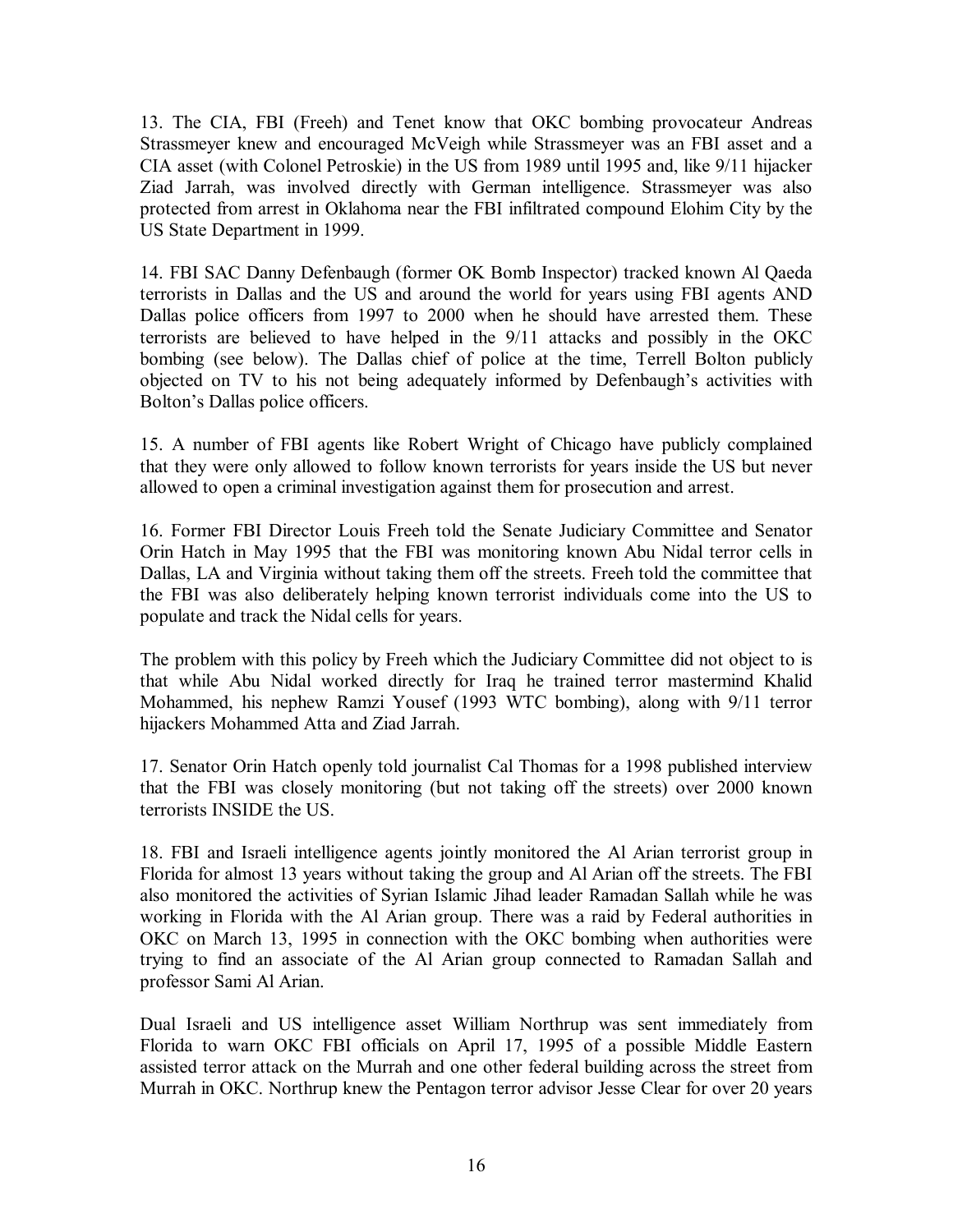and gave Clear and others his account. Northrup also told a radio news audience in OKC in 1998 that Israeli and German intelligence told the US government that ME terrorists were involved in the OKC bombing.

In an affidavit more than 100-pages long, FBI Agent Kerry Myers detailed the long investigation of former University of South Professor Sami Al-Arian.

Myers, an anti-terrorism expert who once testified in the case against Oklahoma City bomber Timothy McVeigh, also said Al-Arian and the others provided advice on the terrorist group's structure, financing, organization and relationships with other terrorist groups, including Hamas [appear tied to PLO activist Dr. Samir Khalil of OKC and the OKC bombing]. They used the University of Southern Florida USF as a cover and brought other terrorists into the United States "under the guise of academic conferences, meetings and employment."

This included a conference in OKC in December 1991 with Hamas members taped by Steve Emerson for his video "Jihad in America". The attendees to the conference openly discussed attacking the WTC. And in 1997 Emerson gave an interview with Chris Ruddy in which Emerson said that there would be many repeated attempts to bring down the WTC until it succeeded. Emerson worked with FBI Deputy director Buck Revel and Israeli Counter terrorism official Yigal Carmone. Carmone publicly stated soon after the OKC bombing that foreign terrorists were involved in the OKC bombing and offered Israel's help to Clinton from Israeli Prime Minister Rabin.

Former House Intelligence Chairman Dave McCurdy from Oklahoma wrote an article for the Oklahoma Gazette in May 1995 in which McCurdy stated that demolition agents associated with a large Hamas cell in Oklahoma likely contributed to helping in the OKC bombing.

A ME male was with Terry Nichols and two other accomplices at Newkirk Oklahoma and headed toward OKC with a Ryder truck on the afternoon before the OKC bombing. The FBI and BATF interviewed three witnesses to this incident including two school teachers and the wife of a police officer. The witnesses identified the ME male from a good sketch the FBI showed them. None of this information was ever brought up at trial.

On the morning of the OKC bombing a ME male was seen by witness John Morris Kuper accompanying McVeigh in OKC and in front of working surveillance cameras at the Downtown Public Library and Southwestern Bell Telephone Company. The surveillance tapes were confiscated by FBI agents immediately but were never turned over at trial. Kuper testified at the Nichols trial. Kuper went to the FBI with his story soon after the bombing.

Two ME males were seen by witnesses with McVeigh in front of the Murrah building and running to a late model brown Chevy truck with a bug shield that was the subject of a public FBI APB right after the bombing. The same men and truck were later seen speeding a few block away by witness Kay Herron moments before Murrah was bombed.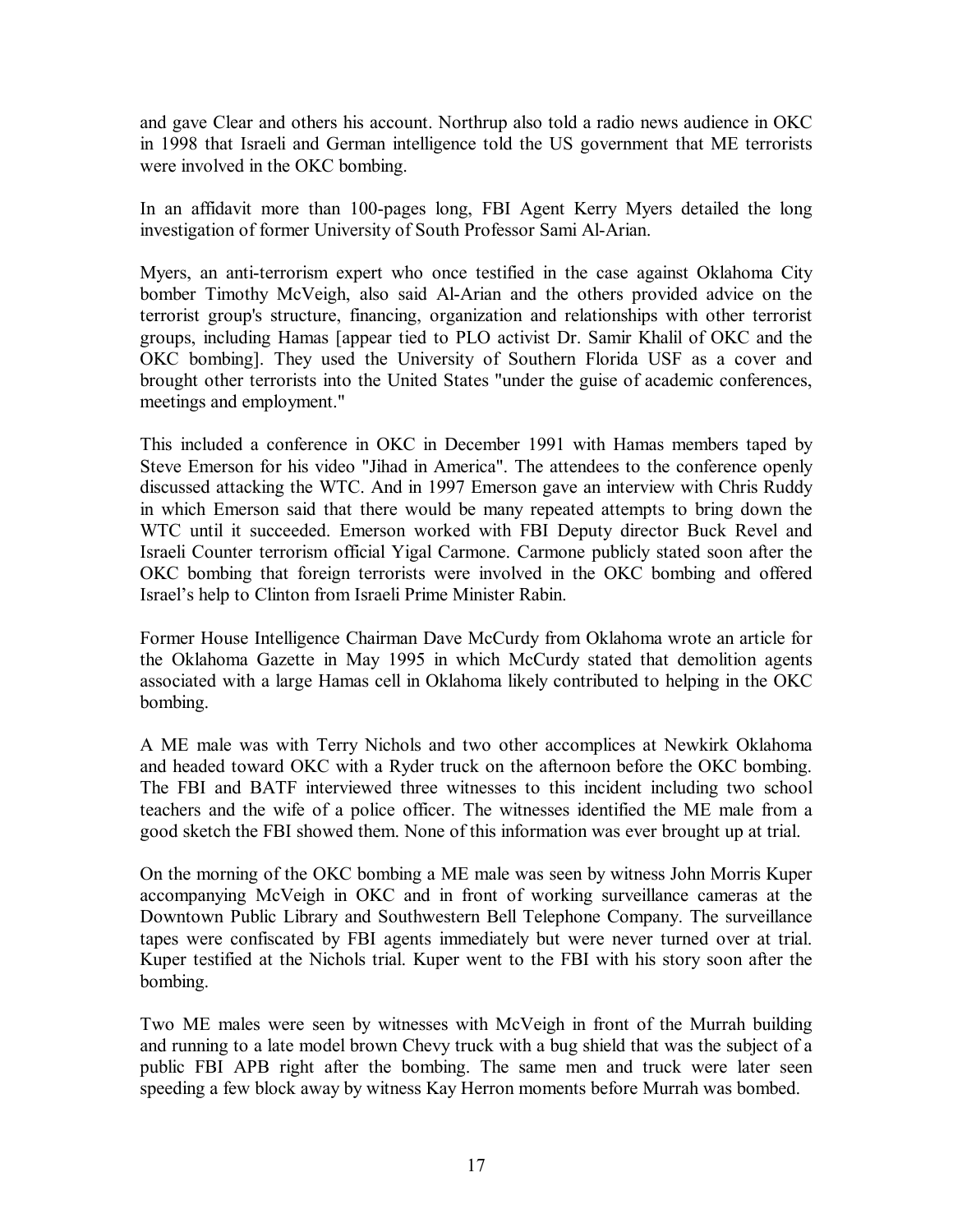The two ME males were positively identified by Herron as the Iraqi Al Hussain Hussaini (see item 11 also) and the Palestinian Abraham Ahmad. Hussaini and Ahmad were employed by a Palestinian believed to be associated with Hamas and Palestinian Islamic Jihad, Dr. Samir Khalil. Khalil was reportedly in Las Vegas in 1994 with McVeigh at the same time and at the same motel with an Iraqi recruiter. Khalid was photographed with a man believed to be an Iraqi intelligence agent identified as Jafar Osman within a week after the OKC bombing. And the Pentagon terror advisor Jesse Clear knew this information.

The Chevy pickup was later returned painted yellow at an OKC apartment complex by Olie Ahmad shortly after the bombing. The morning of the bombing, a group of ME males abruptly left the same apartments without paying their rent. The truck was impounded by FBI agent Jim Ellis who told witnesses that the truck was the same truck used in the OKC bombing.

Yosef Bodansky, director of the House Task Force on Terrorism, wrote memos to his boss and to the intelligence community a few months before and after the OKC bombing stating that US intelligence believed that there could likely be a ME terrorist assisted attack on the Murrah building. Bodansky worked for the Task Force Chairman, James Saxton, Republican Congressman from New Jersey.

Deputy Sheriffs Dave Kochendorfer and Don Hammonds publicly stated in a news conference and before an Oklahoma Country grand Jury that they were told by Oklahoma Congressman Earnest Istook the night of the OKC bombing that the FBI had received a threat from a local ME terrorist group against the Murrah building on April 9, 1995. Kochendorfer was intentionally intimidated by FBI agent James Carlisle to try and have Kochendorfer change his story. Carlisle falsified his FBI 302 interview report with Kochendorfer according to Kochendorfer's account. Kochendorfer wrote a letter of protest to the OKC FBI SAC, Mr Kucker.

In March 1995 the Newark Star Ledger, in an article by John Rudolph, published memo excerpts from the head of the US Marshals, Eduardo Gonazales, warning of ME terrorist attacks on US Federal buildings in Americas heartland (including the Murrah building) as a result of a fatwah issued over the 1993 WTC bombing trials.

Federal Judge Wayne Alley and the entire OKC Federal family was warned of a pending possible attack against an OKC Federal building in late March 1995. US prosecutor Beth Wilkerson testified to this fact to Federal Judge Matsch in a preliminary hearing for the McVeigh trial.

Judge Alley was warned by the US Marshals and decided to stay home from work from April 4, 1995 until after the OKC bombing. Judge Alley also told his children to take Alley's grand children out of the Murrah day care center before the OKC bombing. This story is reported in the Oregonian, Alleys hometown newspaper who interviewed Alley after the OKC bombing.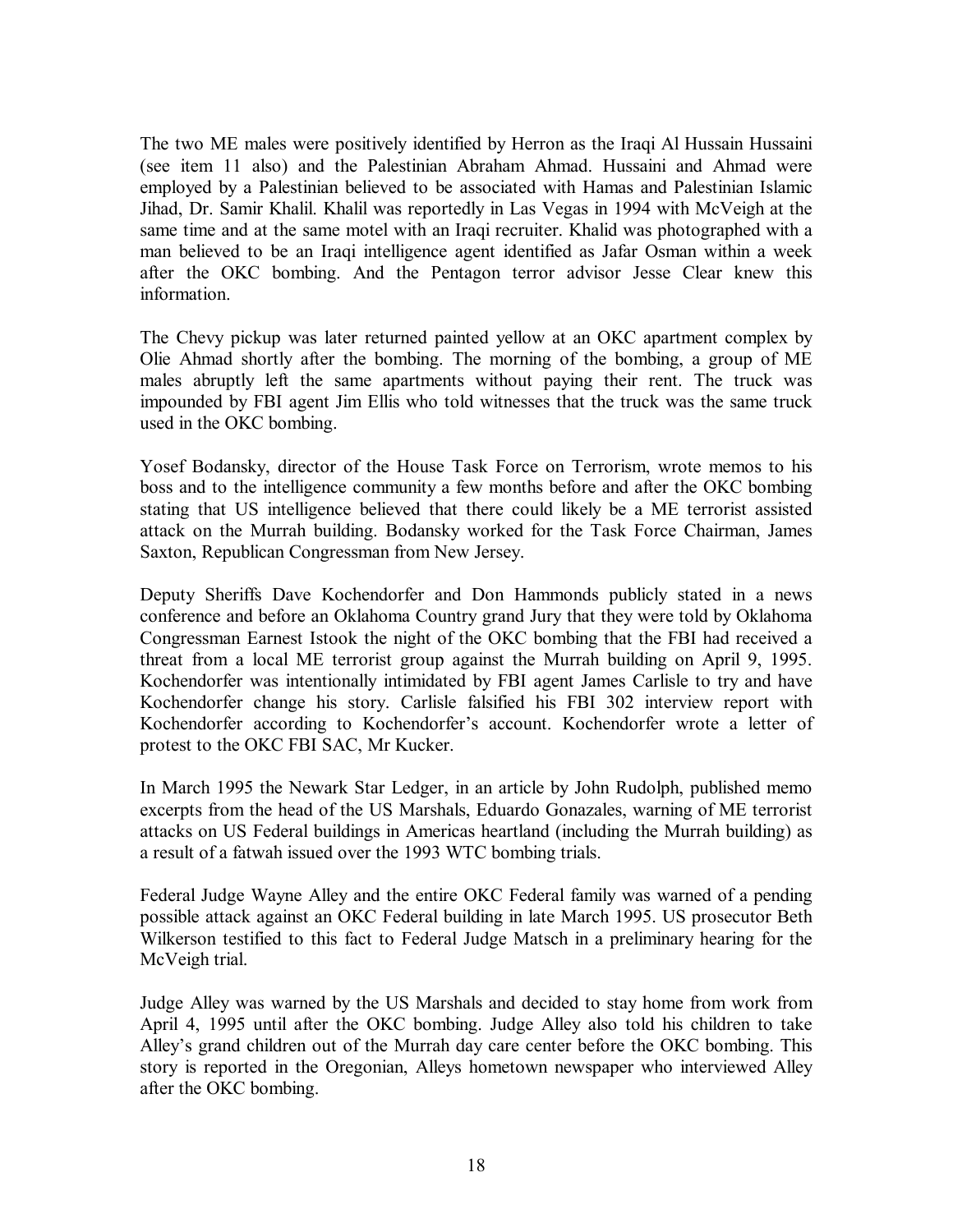FBI agents who normally visited the Murrah building on business at 9 am (two minutes before the time of the bombing) and who brought children to the day care center were told not to go the Murrah building on April 19, 1995. There are many witnesses to corroborate this fact. Yet none of public victims who went to the Social Security office and the Day care center in the Murrah building were ever warned.

19. FBI agents in Sacramento, California used Egyptian Ali Mohammed as an informant from 1992 until 1996 while Ali Mohammed participated in AlQaeda operations around the world. The CIA should have been aware of Ali Mohammed's operations during this time as well. Ali Mohammed wrote Bin Ladens' terrorist training manual, not just Mohammed Atef, according to what CIA official LC Johnson admitted to me.

Ali Mohammed helped Bin Laden write the AlQaeda terrorist manual using US intelligence manuals and information Ali gained while he served as a US Green Beret and worked for a time for the CIA Ali moved Bin Laden from Sudan to Afghanistan while CIA agent Cofer Black of the CTC was in the Sudan monitoring Bin Laden's activities. Ali Mohammed was used by the FBI to squire Dr, Ayman Zawahiri around inside the US in 1995 possibly along with Khalid Mohammed as well.

During that time Ali Mohammed helped Khalid Mohammed set up terrorist cells throughout the US, trained Bin Laden terrorists in the US on how to use US intelligence manuals and to deliver bombs, biological, chemical and possibly nuclear weapons in the US. Ali was indicted in New York in December 1998 along with Bin Laden's secretary el Hage for the 1993 bombing of the World Trade Center, the Kenyan and Tanzanian Embassy bombings and for setting up Bin Laden terrorist cells in the US.

El Hage had been living in Dallas and tracked by the FBI in Dallas for several years before his arrest. When arrested, Ali was carrying US intelligence manuals and documents on how to plant explosive devices in public buildings. Explosive devices were planted inside the Murrah building based on eyewitness accounts and forensic experts. In addition to an exploded Ryder truck, evidence of exploded and non-exploded devices was found at the scene.

FBI and CIA asset Ali Mohammed may have had a role with Khalid Mohammed in the 1995 OKC Oklahoma City bombing because of the direct participation of Ali and Khalid Mohammed with the same men in the OKC bombing that were also involved in the 1993 WTC attacks, namely Anas and Asad Siddiqy, Mohammed Chafti (see item 1), and Melvin Lattimore (see items 1,7, 8)

20. FBI agents contributed funds to known Hamas terrorists inside the US for over 6 years to track the KNOWN Hamas terrorists but not take them off the streets. The operation was approved by DOJ AG Janet Reno and included payments made to Hamas by Phoenix FBI agent Ken Williams who was using informant Adjai Collins to also track 3 known 9/11 hijackers in Phoenix for almost 4 years before 9/11.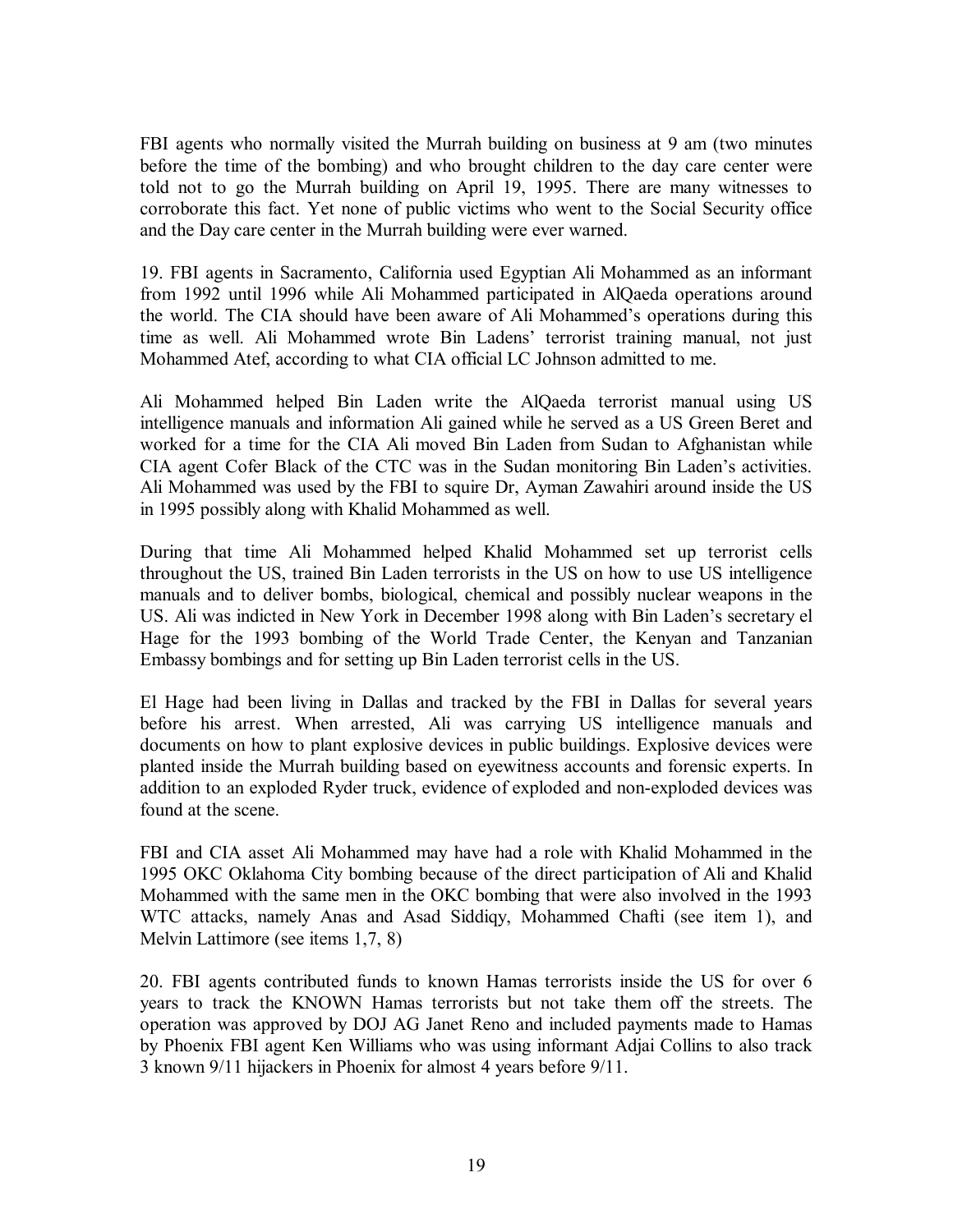21. It is known as fact that, while an FBI and CIA informant, Ali Mohammed along with Khalid Mohammed and Khalid's nephew Ramzi Yousef, assisted in the 1993 WTC bombing. The FBI through FBI agent Nancy Floyd and informant Salem had foreknowledge of the 1993 WTC attack.

The FBI and US Attorney in New York squired another known 1993 WTC bomb maker, Mr. Yassin around New York for a week after the bombing while Yassin had acid burns on his legs but showed the FBI how and where the bomb was assembled. The FBI deliberately let Yassin go directly to Iraq. Vice President Cheney referred to Yassin last summer in an interview as an example of an Iraqi involved in the 1993 WTC bombing.

22. There are published reports that the DOJ withheld evidence the Moussaoui case in order to avoid having Khalid Mohammed assistant Bin Alshibh testify about this information and to keep it from coming out in a public trial. The DOJ decision to do this may have been based in part upon the advice of the CIA and Tenet.

A trial in Germany of an Al Qaeda member of the 9/11 hijacking team is going to be retried because the US (based on DOJ and CIA decisions?) refused to let AlQaeda member and Khalid Mohammed associate, Bin Alshibh testify about his knowledge of the Hamburg cell operations monitored by CIA agent David Edger and German intelligence. This is the situation even though German intelligence testified in the first trial about IRAN'S role and German and CIA monitoring of the cell before 9/11.

The DOJ wants alleged dirty radiation bomber Jose Padilla tried as an enemy combatant rather than be tried in public court even though he is a US citizen. Is this being done because the DOJ and CIA want to avoid having the public learn of the CIA's knowledge and previous contacts with terror mastermind Khalid Mohammed. Jose Padilla also closely resembles a ME John Doe (with the same scar on his face) seen with McVeigh AND Nichols in OKC at the time of the OKC bombing.

Addendum: Iraq and Chinese Support for Collaborating Terror Organizations; Small Footprint WMD Development and Proliferation by Iraq

There are also considerable questions that need to be asked of George Tenet, Dr. Kay and Stuart Cohen about small print WMDS jointly developed by Iraq and Al Qaeda in Iraq since at least 1998 (based on a 1998 DOJ public indictment) and shipped to terrorist groups around the world prior to April 2003.

Cohen wrote the 2002 National Intelligence estimate and told Nightline about the small footprint WMDS late in January 2004. Dr. Kay told Nightline and the British press that Iraqi scientists with WMD technical know how and WMD materials started going out of Iraq to terrorist nations such as Iran and Syria starting in 1998.

The CIA and Tenet should know that the CIA and HW Bush directly assisted Iraq AND LIBYA (Rabthah Chemical plant and fissile materials production, uranium and plutonium) using Iraqi Dr. Ishan Barbouti in the late 1980s to acquire US WMD based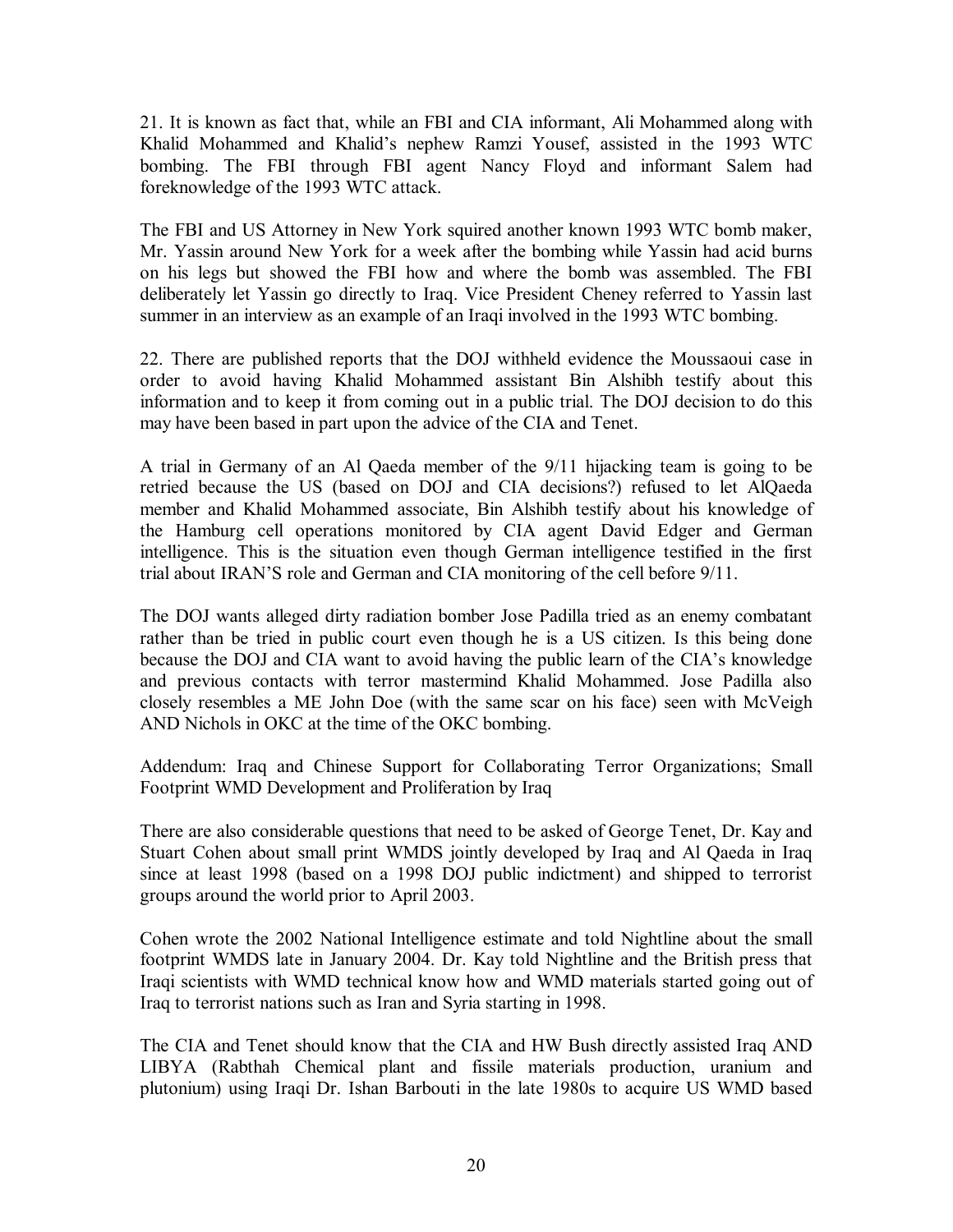technologies and materials in the US and overseas with the full help and involvement of Ramzi Yousef and also possibly with his uncle Khalid Mohammed.

The CIA and Tenet also should know that Admiral Studdeman (see item 12) was directly involved for HW Bush and the CIA to acquire and transfer US WMD technologies to Iraq and to personally attempt to discredit the factual allegations of Texas Congressman Henry B. Gonzalez about the transfers read on the floor of Congress on national TV and introduced into the Congressional Record.

The Bush administration knew where and how to also take out another A lQaeda supporter of Iraq, Zarqawi, but rejected a Pentagon plan to take him out in 2001-2002. Zarqawi has led the killing of US troops in Iraq to this very day and was leading Iraq's effort to help Al Qaeda leader Zawahiri develop small footprint WMDS at Ansar AlIslam in Iraq to be given to terrorists around the world- and they were doing this from 1998 to 2003.

A sister cell of Ansar Al Islam is in Canada and may have received WMDS and may be assisting Adnan Shukrijumah and two accomplices sent to North America by Khalid Mohammed and seen in the US and Canada in 2003.

Before 9/11 and after Bush took office was Bush told by Tenet (like Clinton was told by Tenet) where Bin Laden was? Did Bush like Clinton not attempt to take out Bin Laden when the CIA knew where he was and had an opportunity? Or did Tenet not tell Bush or did Bush find out too late to do anything?

In 2000 and 2001 Baghdad hosted terrorism coordination and collaboration conferences between AlQaeda leader Zawahiri and leaders from Hamas, AlQaeda, Islamic Jihad and Hezbollah as well as leaders from Syria and Iran. These meetings have led to greater cooperation, amalgamation, coordination and planning of new terror attacks around the world since 9/11.

The meetings also resulted in the transfer and propositioning of small footprint, concentrated and re-constitutable WMDS specifically designed for terrorist use with these terror groups and nations around the world including Canada, the Far and Near East, Europe, Cuba and Iran and Syria. The CIA and Tenet have only recently publicly announced last month that these groups are now working together when the CIA has known this since at least 2000 or earlier

China is a leading backer of Al Qaeda with intelligence, training, money, and weapons and safe haven. China has used Al Qaeda to attack Spain and now threaten France to drive a wedge in the Western alliance and split off American allies. China has proliferated nuclear missile and WMD technologies to Iraq, Iran, Syria and North Korea.

A war on terror that does not publicly address China's role in terrorism and proliferating weapons to terrorist groups and nations is not a complete or adequate war on terrorism. Copyright 2004 by Patrick B. Briley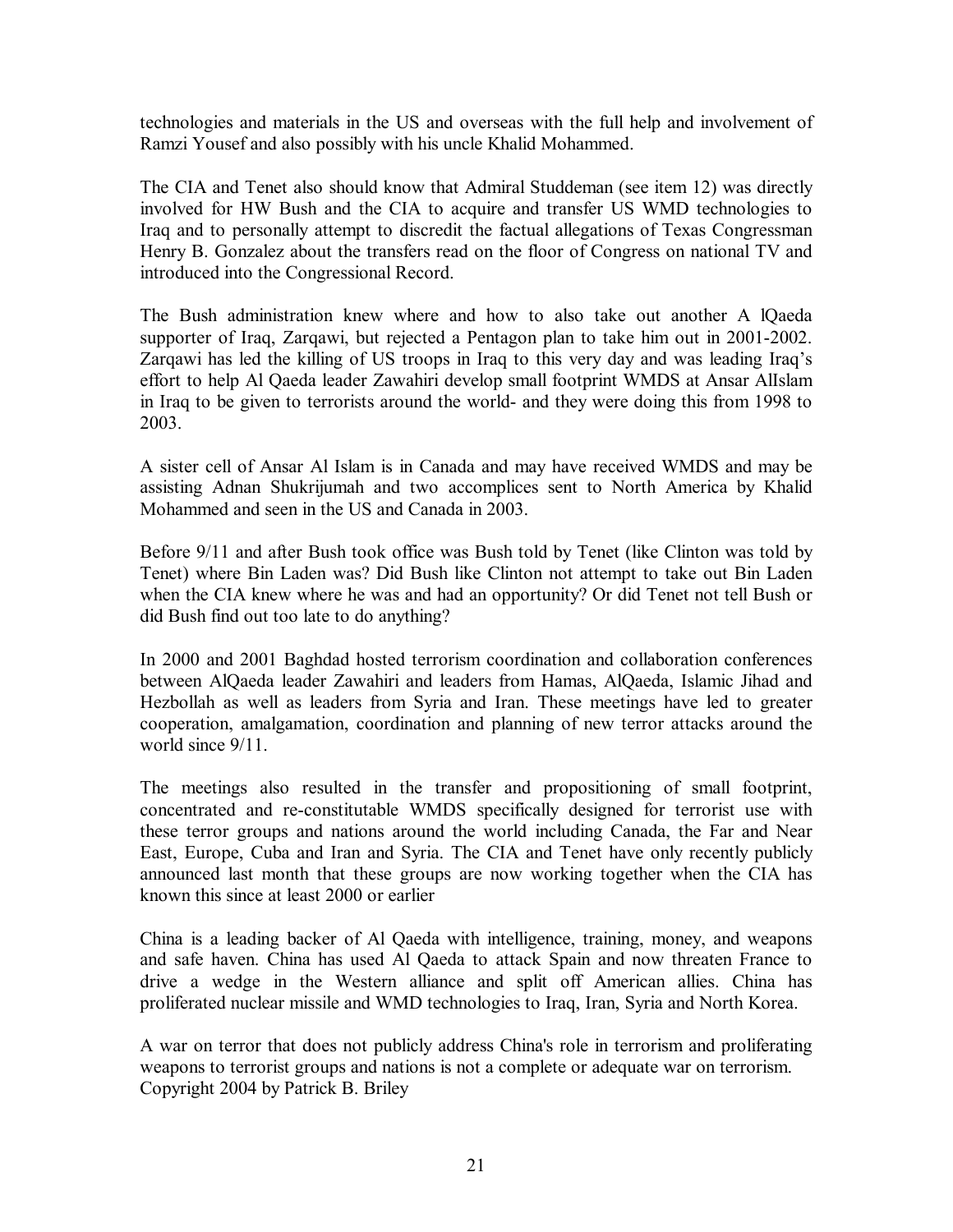FAIR USE NOTICE: The above may be copyrighted material, and the use of it on LibertyPost.org may not have been specifically authorized by the copyright owner. Such material is made available on a non-profit basis for educational and discussion purposes only. We believe this constitutes a 'fair use' of any such copyrighted material as provided for in 17 USC § 107. For more information go to:

http://www.law.cornell.edu/uscode/17/107.shtml. If you wish to use copyrighted material from this site for purposes of your own that go beyond 'fair use', you must obtain permission from the copyright owner.

\* \* \* \*

## **Anatomy of CIA Planted Disinformation about USG Prior Knowledge of 9/11 and OKC Bombing**

Published: Apr 19, 2004 Author: Patrick B. Briley

EDITORIAL

Copyright 2004 by Patrick B. Briley

While the article presented below by AP reporter John Solomon has some interesting facts and information from the past especially the NSC, it needs to be read with the understanding that the article misdirects the reader away from what really happened with respect to FBI and CIA and the Joint Counter Terrorism Center's (CTC) foreknowledge and tracking of known AlQaeda terrorists in the US for years. In this area, the article is flat incorrect and appears to be deliberate disinformation.

John Solomon has received information from the CIA and written articles over the years when the information from the CIA was intentional disinformation. For example, Solomon has written and gone on talk shows claiming that Khalid Mohamed planned the 9/11 attacks for Bin Laden in 1996 (rather than 1995 as will be shown) and has deliberately parroted the Rice, Clarke and Tenet, CIA cover-up and disinformation line that there was no connection between Al Qaeda and Iraq or Iraq and 9/11.

This is knowingly false disinformation. Even CNN reported that Khalid Mohammed told his interrogators about planning the 9/11 attacks in 1995 and not 1996 as Solomon would have you believe. And CNN reported that Philippine authorities not only corroborated Khalid's interrogation but revealed that knowledge that the Iraqis helped make the 9/11 plan and the OKC bombing plot was described to the US CIA and FBI by Philippine authorities in 1995.

Solomon knows that Khalid Mohammed came up with the 9/11 and OKC bombing plans in the Philippines with full CIA and FBI monitoring and knowledge in late 1994 and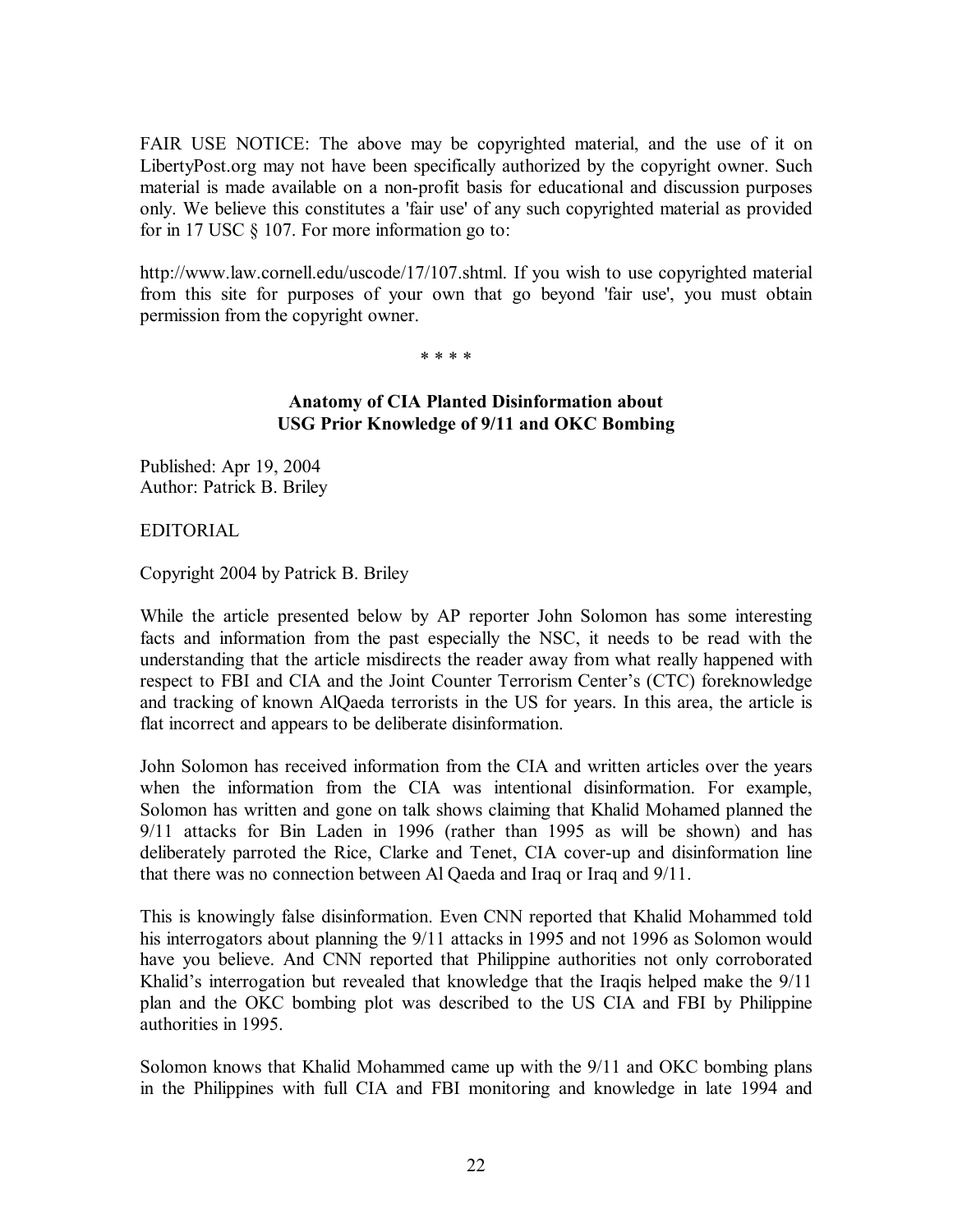early 1995 using 5 Iraqi agents and an Iraqi demolition expert. Solomon knows that Khalid and his nephew were trained by Iraqi agent Abu Nidal in bomb making skills along with hijacker Atta and Ziad Jarrah.

Solomon has also had access to most all of the USG prior warning memos about the OKC bombing written by the director of the Congressman James Saxton's House Task Force on Terrorism and Unconventional Warfare, Josef Bodansky, but Solomon has deliberately not completely or accurately reported about these memos in an effort to perpetuate the CIA cover up of FBI and CIA foreknowledge of the OKC bombing. Solomon actually bragged to me about his handling of these memos in a phone call slightly less than two years ago.

Solomon also worked with reporter and Marine Colonel Roger Charles and as noted in the Solomon article has alos had close interview contact with Richard Clarke, Clarke and Charles are men both well connected to the Clinton White House staffs.

Solomon's article does give some glimpses of Dale Watson, a key figure in the USG 9/11 hijacker foreknowledge and cover-up. The White House exerted executive privilege to keep Watson from testifying before the 911 Commission. Watson is the man who knew the results of FBI translator Seibel Edmonds translations showing the 911 attacks were imminent. Bush has also blocked testimony by Edmonds at the Commission hearings.

Before reading Solomon's article below first read the facts in the next few paragraphs, then decide if Solomon is writing the correct stuff about what the FBI and CIA did and did not do prior to 9/11. Keep in mind also that the CIA has had journalists on its payroll before. And the CIA has fed false disinformation to their favorite journalists even when the journalists are not on the CIA payroll.

The FBI did know in detail about 9/11 hijacker AlHazmi (Hamzi) for years as an Al Qaeda hijkacker pilot in the US. More importantly, former CIA director Woolsey's boy, FBI chief Dale Watson, at the Joint FBI and CIA Counter Terrorism Center did know all about the FBI tracking Hazmi for years.

The FBI agent Steven Butler in San Diego who was following Hazmi, (Hamzi) used FBI informant Abdussatar Shaikh as an informant for three years as Hazmi drove back and forth to see Hani Hanjour with AlMihdhar in Phoneix where they were being monitored at the same time by FBI agent Ken Williams and his informant Adjai Collins. Williams is the agent who sent a very specific memo to the FBI and CIA and discussed it at length with the CIA in early to mid summer 2001.

The CIA had hijacker Al Shehhi's numbers and name and was following him in Hamburg and the US for years. THE CIA agent who did this was David Edger who also came to Norman OK in Aug 2001 when hijacker pilot Ziad Jarrah's ticket was purchased there by someone close to the FBI. Atta, Zarrah and AlShehhi were part of the same Hamburg cell connected directly to Khalid Mohammed and Moussaoui. The FBI and CIA at CTC were both tracking Moussaoui inside (Lattimore informant) and outside the US.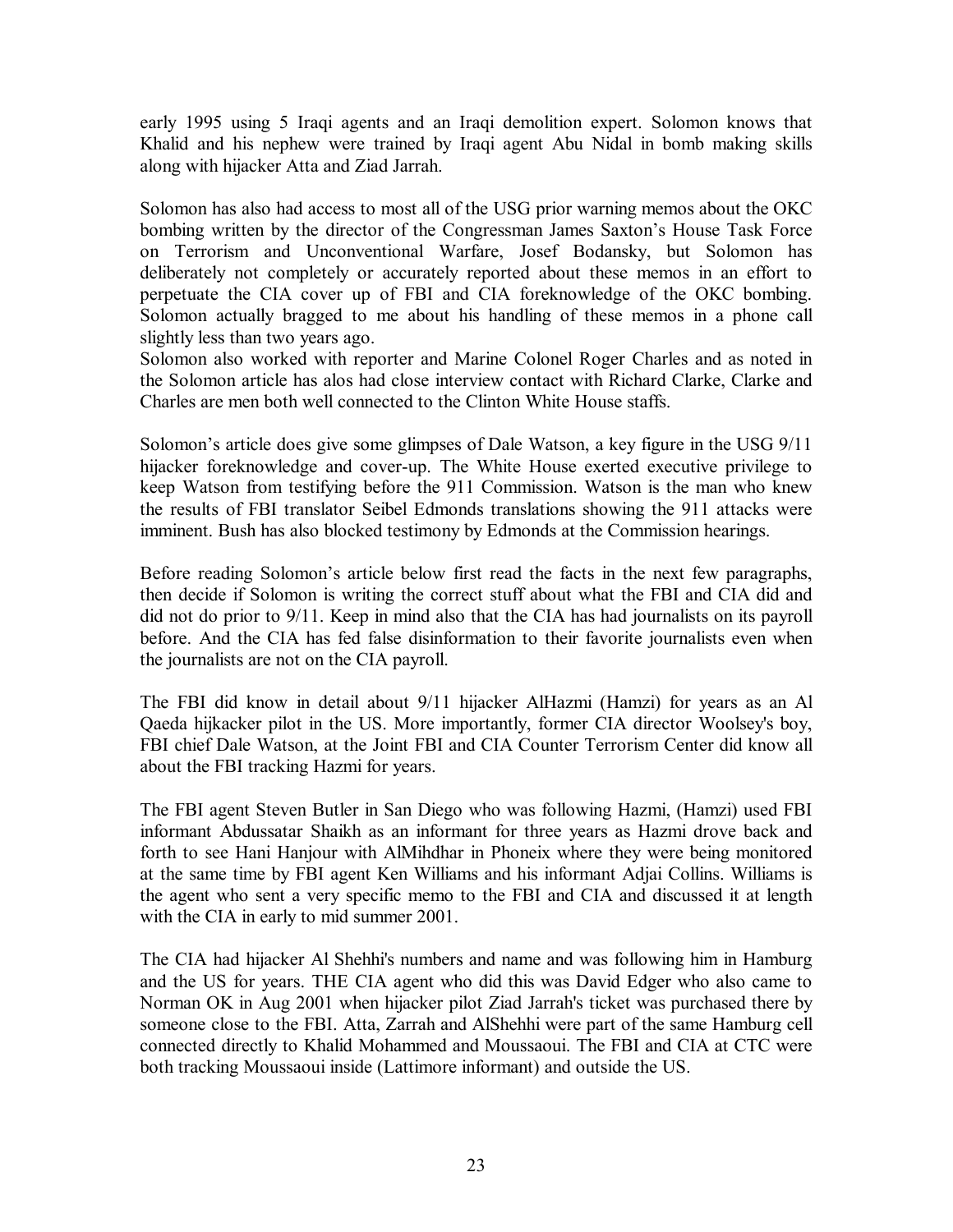All of this is in my report to the 9/11 Commission which I posted on LP (Intelligence and Counter Terrorism Antecedents for the 9/11 Attacks) but which the Commission has swept under the rug thanks to Bush cover up man, Philip Zelikow, the staff director at the Commission who worked for Condi Rice before going to the Commission. Hijacker Chats Years Before 9/11 Detailed

John Solomon *The Associated Press*  Wed, Jul. 23, 2003 http://asia.news.yahoo.com/030723/ap/d7sfhkjo0.html The government intercepted conversations by early 1999 indicating that two Sept. 11

hijackers-to-be were connected to a suspected al-Qaida facility in the Middle East, but the National Security Agency did not pass on the information to other agencies, a congressional report on intelligence failures says.

The NSA interception was the first evidence in American possession that eventual hijackers Khalid al-Mihdhar and Nawaf al-Hazmi were connected to each other and to al-Qaida, but some of that information was not brought to the attention of other agencies until early 2002 after Congress began investigating pre-Sept. 11 failures, according to excerpts of the report that is to be released Thursday.

*The Associated Press* obtained excerpts from officials [Clarke, CIA friends of Solomon?] who had read it after it was declassified.

The report states that NSA began intercepting conversations in fall 1998 from an undisclosed al-Qaida location in the Middle East, and that analysis of those communications in early 1999 divulged that al-Hazmi was mentioned by name and al-Mihdhar was mentioned as "Khaled."

NSA subsequently concluded that "Khaled" was the eventual hijacker, al-Mihdhar, the report states.

"These communications were the first indication that NSA had of a link between al-Mihdhar and al-Hazmi," the report says. "They were not reported in NSA SIGINT (signal intelligence) reporting because the persons were unknown, and the subject matter did not meet NSA reporting thresholds," the report says. It adds that the standards inside NSA for when to report such information varied greatly depending on the analyst.

Beyond its own interception, the NSA also received similar electronic eavesdropping information in 1999 from another unnamed intelligence agency and did not pass that information on either.

"For an undetermined reason, NSA did not disseminate the report," the excerpts stated. "It was not until early 2002 during the joint inquiry, that NSA realized it had the report in its databases and subsequently disseminated" the information to CIA, Congress and other intelligence agencies.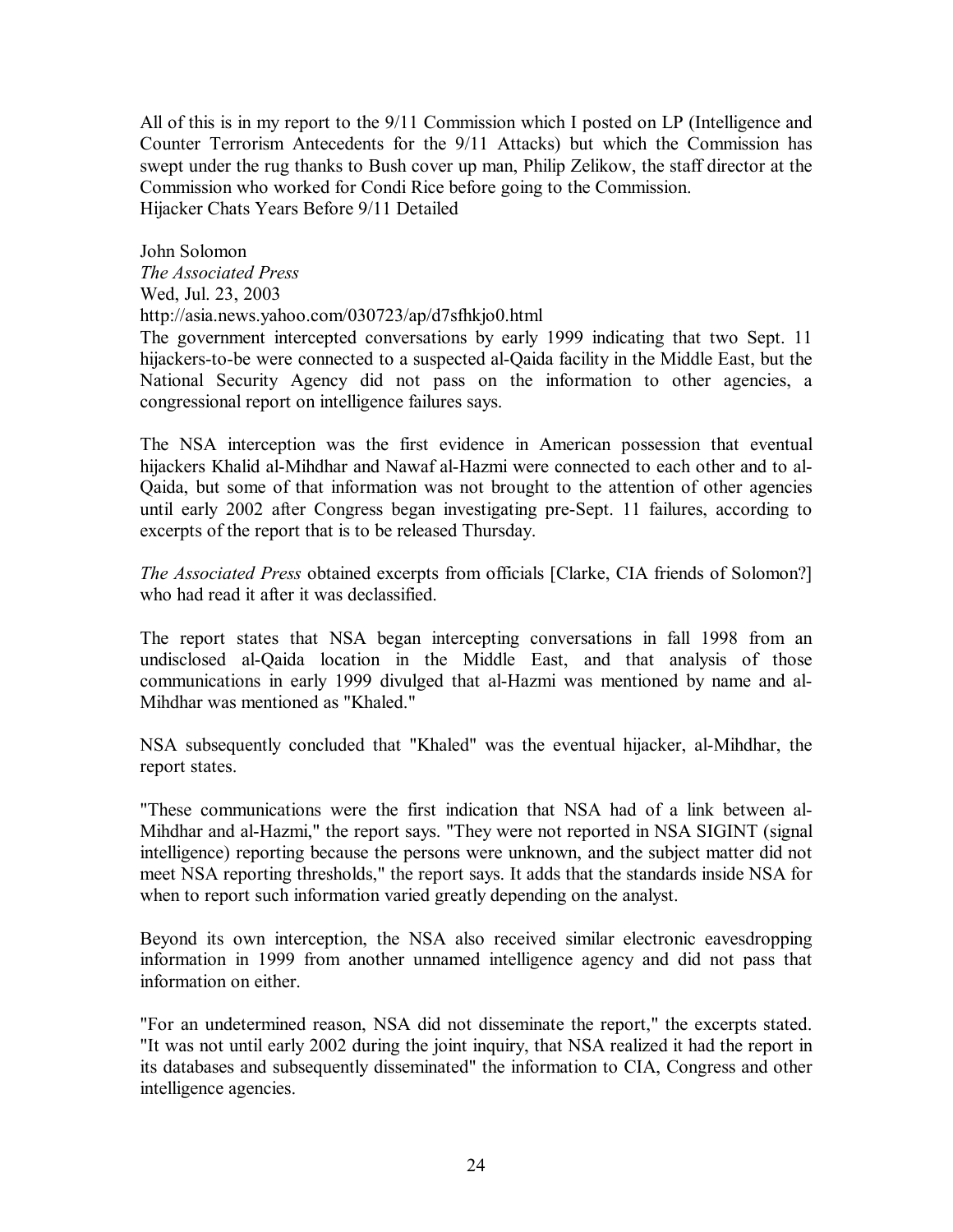In testimony before the joint congressional intelligence committee, NSA Director Lt. Gen. Michael Hayden conceded "our performance in retrospect could have been better." But he added, "This was not some culturally based failure to share information."

Hayden said that despite the fact that NSA did not share the 1998-99 interceptions, U.S. intelligence by 2000 had al-Hazmi and al-Mihdhar "in our sights. We knew of their association with al-Qaida." Before that time, he said, the information about their connections to al-Qaida in the intercepts was "unexceptional."

The interception by the super-secretive NSA, the government's premiere electronic eavesdropping agency, is one of numerous signs of growing terrorist threats against America that were missed by U.S. intelligence before Sept. 11, the report states, citing examples in which different agencies had pieces of the puzzle.

For instance, the CIA separately received information that al-Hazmi and al-Mihdhar were present at a January 2000 meeting of al-Qaida operatives in Kuala Lumpur that was monitored by Malaysian authorities. By the time, CIA recognized the significance of the information and shared it with the FBI, the two hijackers had slipped into the United States.

The joint congressional committee that conducted the inquiry, however, concludes none of the U.S. agencies had information that "would have provided specific, advance warning" to uncover the Sept. 11 hijackings, the report says, according to the excerpts provided to the AP. [NOT TRUE]

The report spends substantial time discussing failures by the FBI to adapt to the growing terrorist threat. Officials said it portrays an agency that had not yet shifted its priorities from crime-fighting, which had been at the heart of its mission for decades, to preventing terrorism before Sept. 11.

For instance, agents in charge of FBI offices across the country were instructed early in 2000 to scour their communities for al-Qaida operatives but they made only spotty progress before the hijackings, according to the officials.

The FBI's top terrorism official, Dale Watson, and the White House's anti-terrorism director, Richard Clarke, told a meeting of FBI supervisors in March 2000 that there was a high probability that al-Qaida "sleeper cells" were working on U.S. soil and that identifying them should be a top priority, the officials said.

Clarke told the joint congressional committee that investigated the Sept. 11 attacks that he later visited a half-dozen FBI field offices to reinforce the message and returned with the assessment that the job of getting the FBI to focus on the terrorist group headed by Osama bin Laden was like "trying to ... sort of turn this big Queen Mary luxury liner," according to excerpts from the report.